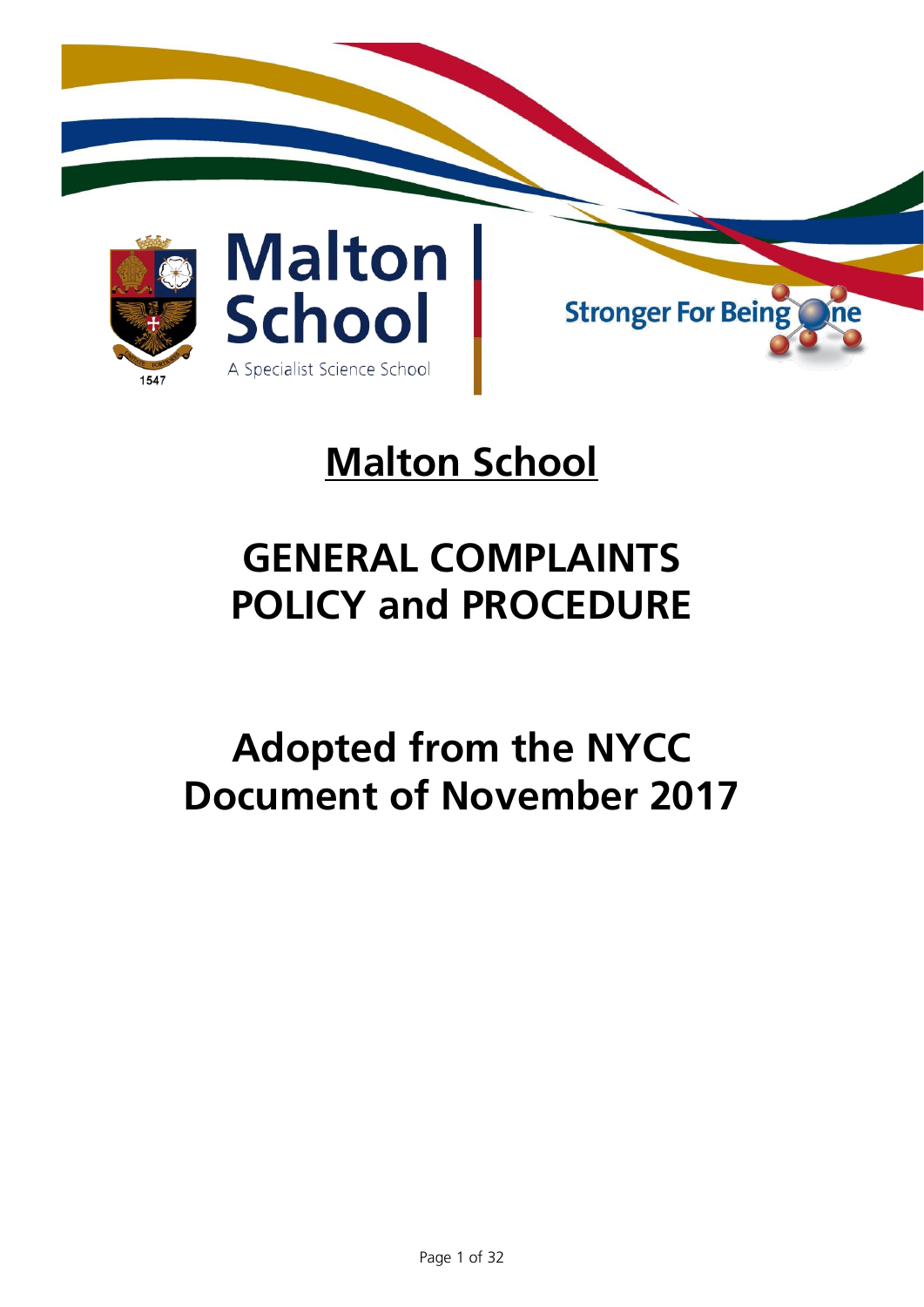#### Contents

#### **This document is for school and Governing Boards use only and not recommended to be handed out to Complainants. Please use the "Leaflet for Complainants".**

This document should be read and used in conjunction with the two accompanying documents "Leaflets for Complainants" and "Governing Board Policy"

The document includes information from the DFE toolkit 2014 which was withdrawn in January 2016 and replaced by "Best Practice Advice for School Complaints Procedures 2016".

[https://www.gov.uk/government/uploads/system/uploads/attachment\\_data/file/4](https://www.gov.uk/government/uploads/system/uploads/attachment_data/file/489056/Best_Practice_Advice_for_School_Complaints_2016.pdf) [89056/Best\\_Practice\\_Advice\\_for\\_School\\_Complaints\\_2016.pdf](https://www.gov.uk/government/uploads/system/uploads/attachment_data/file/489056/Best_Practice_Advice_for_School_Complaints_2016.pdf)

Schools may also find the DFE websit[e https://www.gov.uk/complain-about-school](https://www.gov.uk/complain-about-school) has some useful guidance.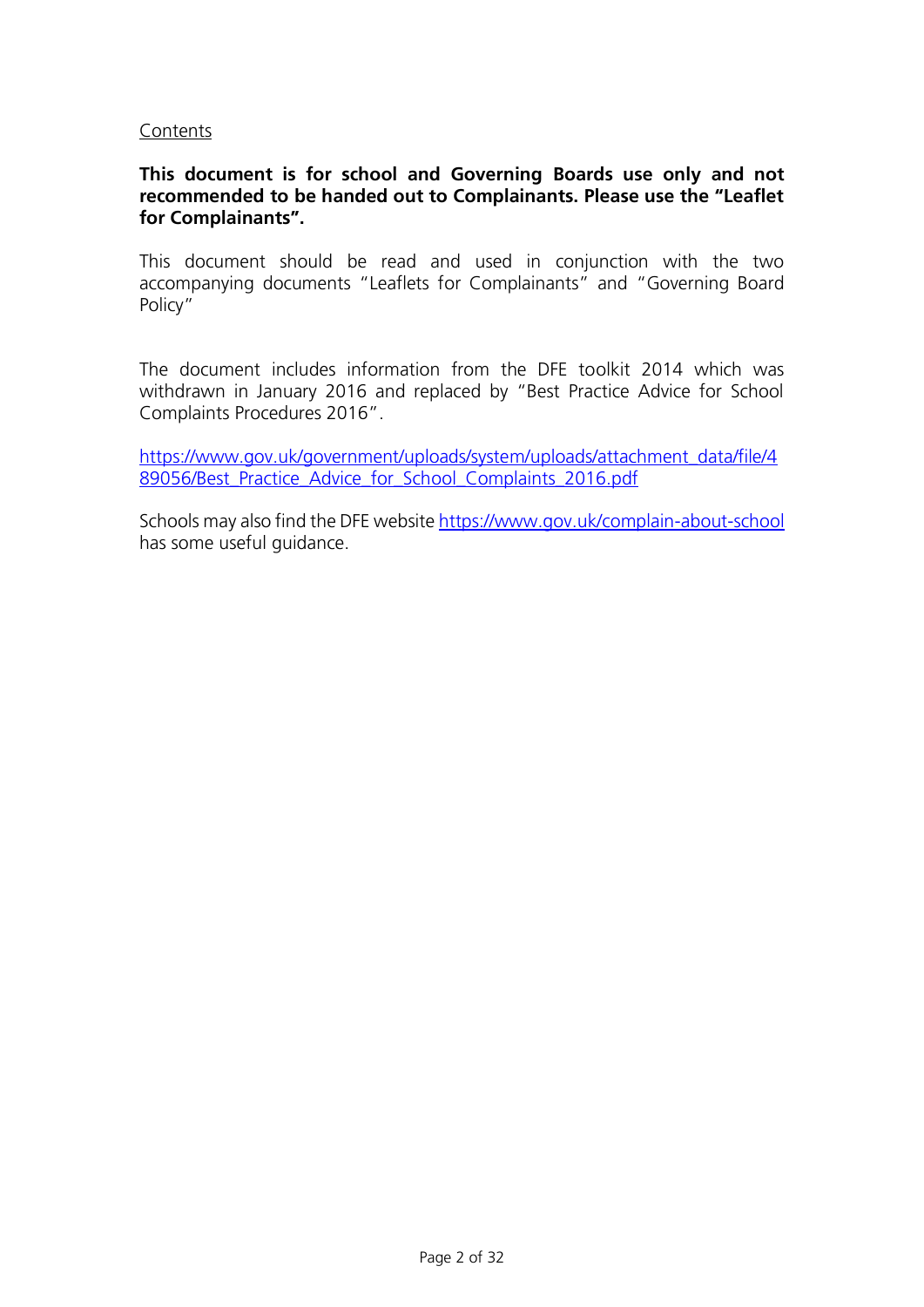## MALTON SCHOOL COMPLAINTS PROCEDURES – SUMMARY GUIDANCE

**\*In some circumstances the governing board may feel that in the interest of all parties (and under provisions of "The constitution of governing bodies of maintained schools. Statutory guidance for governing bodies of maintained schools and local authorities in England, part 6. March 2015") that the panel may be made up of governors from another school or have additional governors from another school making up the panel. This is likely to happen when it becomes apparent that governors have received information about the complaint and therefore cannot be seen to**  act impartially. The DFE "Best Practice" Advice (Jan. 16) allows for the complainant to request an independent panel if they believe there is likely to be a bias in the proceedings. Schools should **consider the request but ultimately, the decision is made by the governors.**

If the complaint is about a Governor, the complainant should write to the Clerk of the Governing Board and this will be investigated by the Chair or designated governor at stage two and can progress to stage three if necessary.

If the complainant remains unsatisfied after the third stage they may refer the matter to the Secretary of State, The Schools Complaints Unit (SCU) DFE, Piccadilly Gate, 2<sup>nd</sup> Floor, Manchester. M1 2WD. See details on<https://www.gov.uk/complain-about-school>

If the complaint is about the whole governing board the complainant should write to the Clerk of the Governing Board. Please see Complaint about Full Governing Board.



## Stage Three

If the complainant feels the complaint is still unresolved they write to the Clerk of the GB requesting the Complaint Panel of the GB meet to investigate the process. The Clerk then begins the Third Stage\*.

The Complaint Panel then write to the complainant with their findings. This is the end of the school process.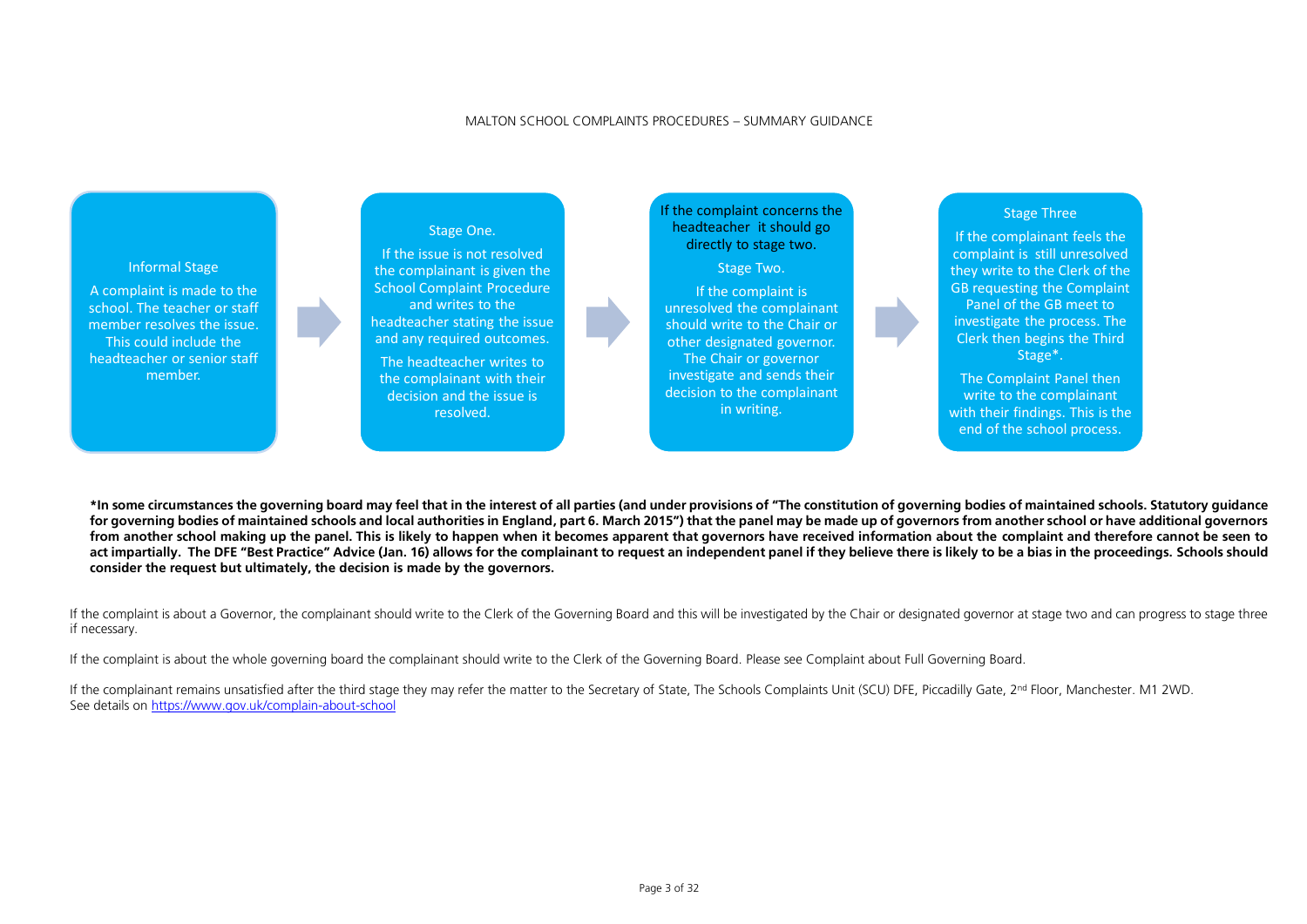## HANDLING COMPLAINTS – GUIDANCE FOR GOVERNORS

## Background

Complaints are an everyday fact of life and every organisation needs to have procedures for handling them. Schools are no different but governors probably find dealing with complaints relating to the school the most difficult to deal with. Governors may feel that they are caught between their loyalty to the school and the expectations of the complainant to have their complaint dealt with fairly. The notes in this section are intended to guide governors faced with having to deal with a complaint.

Tensions are likely to occur because:

- on the one hand complainants may see governors as having the authority to directly resolve their complaint whereas the reality is that governors must work within the adopted complaints policy of the school and remain entirely independent;
- on the other hand, complainants generally have an expectation that governors, particularly parent governors, are there to help them.

It is important therefore that governors fully acquaint themselves with the adopted complaints policy of the school and abide by that policy. This does not mean that a governor cannot listen to a complaint if approached by a complainant (although this may preclude the governor from being involved formally at any later stage in the complaints process). If approached by a complainant with a complaint it is important to:

- recognise that for the person concerned the issue is of serious concern (even if it appears trivial);
- LISTEN but avoid commenting on the pros or cons of the complaint;
- point out that as an individual governor you have no power to act;
- check whether the complainant has raised their complaint with the school;
- if not, advise them to do so and refer them to the school's complaints procedure which should be on the school's website;
- consider whether it is appropriate to draw the matter to the attention of the head teacher 'for information' in a totally non-judgmental way, making it clear that this does not indicate siding with the complainant.

Sometimes the concern/complaint will have implications for school policy or procedures. If so these should normally be picked up during the investigation of the complaint, if not, it may be appropriate to raise the general issue at a governing Board meeting. However, this should not be done until the complaint has been dealt with fully. To do otherwise may seriously prejudice dealing with the complaint in accordance with the complaints procedure and any action that might flow from the investigation of the complaint e.g. staff disciplinary matters.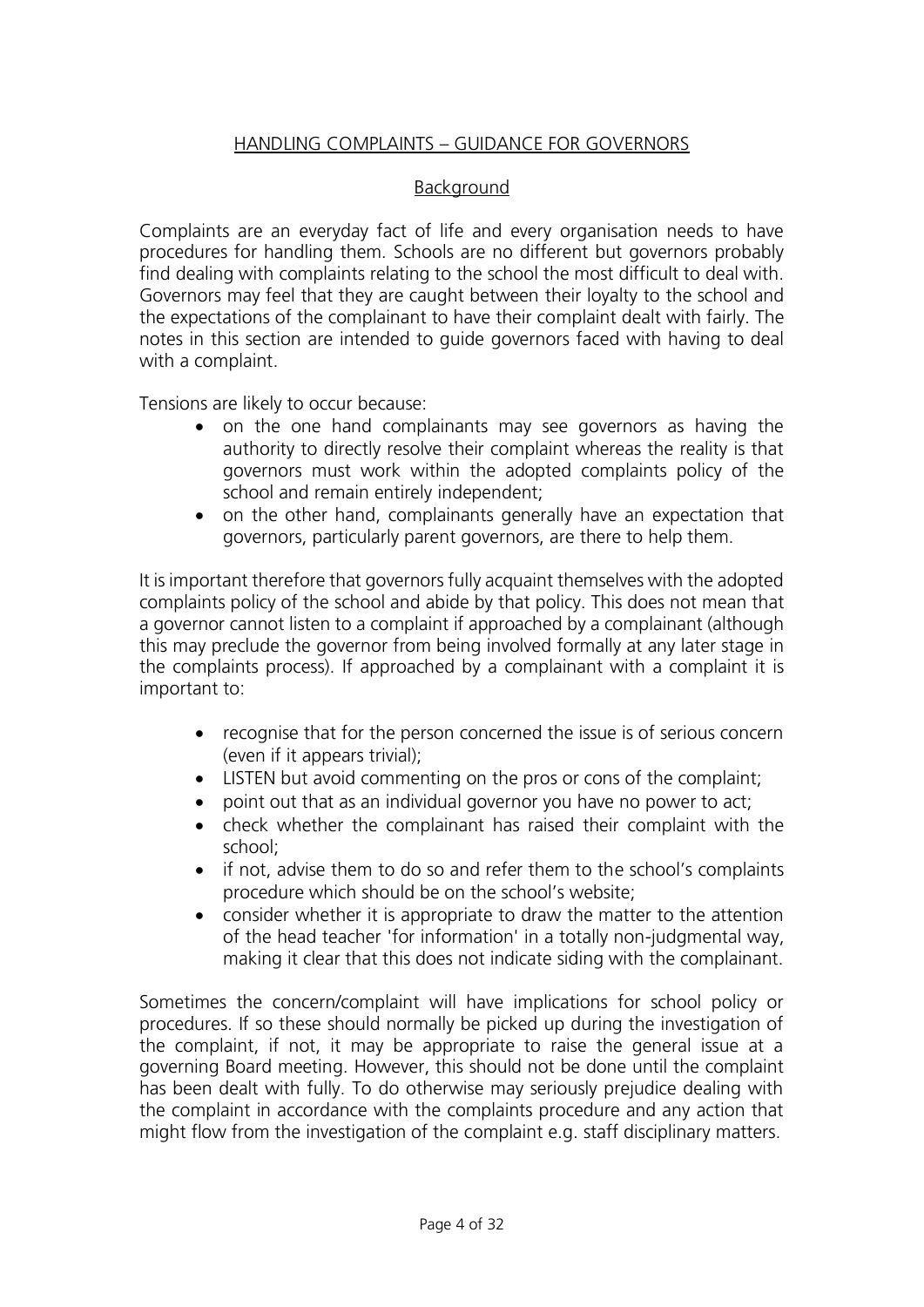## HOW TO LISTEN TO COMPLAINTS – GUIDANCE FOR GOVERNORS AND STAFF including Headteachers.

A natural reaction when listening to a complainant is to be defensive, but this is usually counterproductive. When you realise that you are listening to a complaint, try to remember the following:

| Say who you are                                      | If you are unknown to the person, introduce<br>yourself.                                                                                                                                                                                                                    |  |
|------------------------------------------------------|-----------------------------------------------------------------------------------------------------------------------------------------------------------------------------------------------------------------------------------------------------------------------------|--|
| Ask for their name and use it                        | Anonymous complaints are acceptable only<br>where there are special circumstances.                                                                                                                                                                                          |  |
| Be courteous and patient                             | Be sympathetic and helpful, but do not<br>blame other colleagues.                                                                                                                                                                                                           |  |
| Stay cool and calm                                   | Do not argue - be polite and try to find out<br>exactly what the person thinks is going<br>wrong, or has gone wrong.                                                                                                                                                        |  |
| Don't 'pass the buck'                                | Do not to keep transferring the complainant<br>from one place to another. Make sure you<br>know the contact person for anything you<br>cannot deal with yourself. If necessary offer<br>to make enquiries and arrange for the<br>correct person to contact the complainant. |  |
| Treat every complaint<br>individually                | Even if you have already received several<br>similar complaints the same day, it is<br>probably the complainant's first chance to<br>have their say.                                                                                                                        |  |
| Treat all complaints seriously                       | However small or trivial it may seem to you,<br>the complaint will be an important problem<br>for anyone who takes the trouble to<br>complain.                                                                                                                              |  |
| Take time to find out exactly<br>what the problem is | It is easy for someone to forget to tell you an<br>important detail, particularly if they are upset<br>or annoyed.                                                                                                                                                          |  |
| Don't take the complaint<br>personally               | To an angry or upset person, YOU are the<br>school, and the only one they can put their<br>feelings to right now.                                                                                                                                                           |  |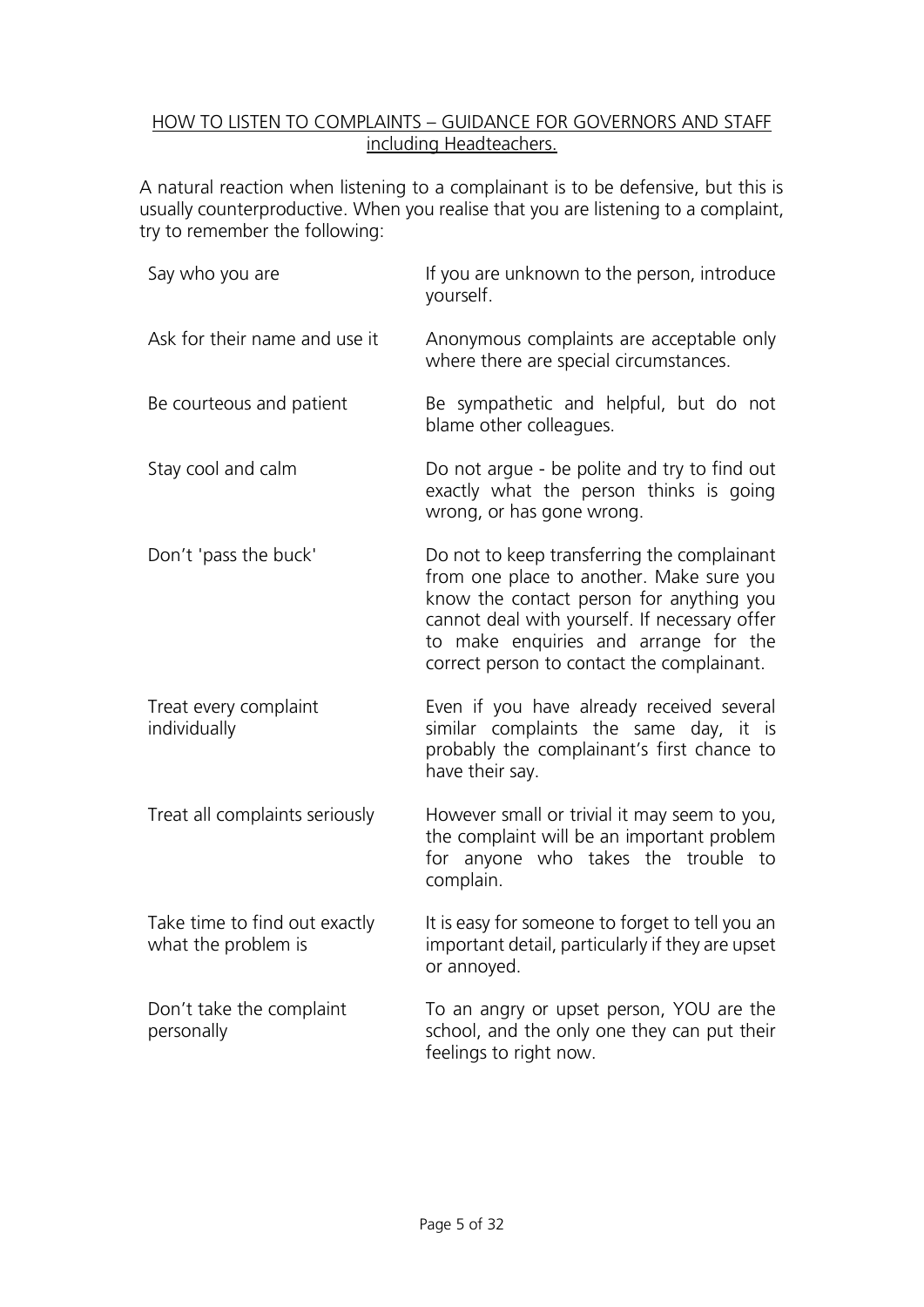| Don't rush                                                          | Take your time. Let people have their say,<br>and let off steam if they need to. Listen<br>carefully and sympathetically to<br>their<br>problems before replying and attempting to<br>find a solution or offer a next step. |
|---------------------------------------------------------------------|-----------------------------------------------------------------------------------------------------------------------------------------------------------------------------------------------------------------------------|
| Check you are being understood                                      | Make sure that the person understands<br>what you are saying. Do not use jargon - it<br>can cause confusion and annoyance to<br>someone 'not in the know' or for whom<br>English is a second language.                      |
| Check that you have understood<br>the complaint                     | It is important to ensure that you have<br>understood the complaint. Check with the<br>complainant that you have understood them<br>correctly and confirm any points that might<br>be unclear or confused.                  |
| Write down what you have been<br>told                               | To avoid any possible misunderstanding it is<br>useful to write down what you have been<br>told and if necessary provide a copy of your<br>note to the complainant and ask them to<br>confirm that it is accurate.          |
| Do offer the School's<br>Complaints Procedure to the<br>complainant | Trying to deal with a complaint and not<br>making them aware of the complaints<br>procedure can cause confusion and make<br>matters worse and result in "old ground"<br>having to be covered twice.                         |
| Consider any Learning<br>Outcomes                                   | Complaints<br>inform<br>better<br>may<br>practice/service and this should be viewed as<br>a positive outcome of managing complaints.                                                                                        |

#### Background Information and Principles

#### Background

The Education Act 2002 requires Governing Boards of schools to have a procedure to deal with complaints about the school and any facilities or services that the school provides. The procedure must also be publicised.

From 31 July 2012 under section 45 of the Education Act 2011 the duty on Local Authorities to consider complaints about the curriculum, sex education and religious worship in maintained schools was removed.

Also, from 1 August 2012 complaints about maintained schools not resolved by the school that would have been considered by the Local Government Ombudsman or the local authority should now be addressed to the Secretary of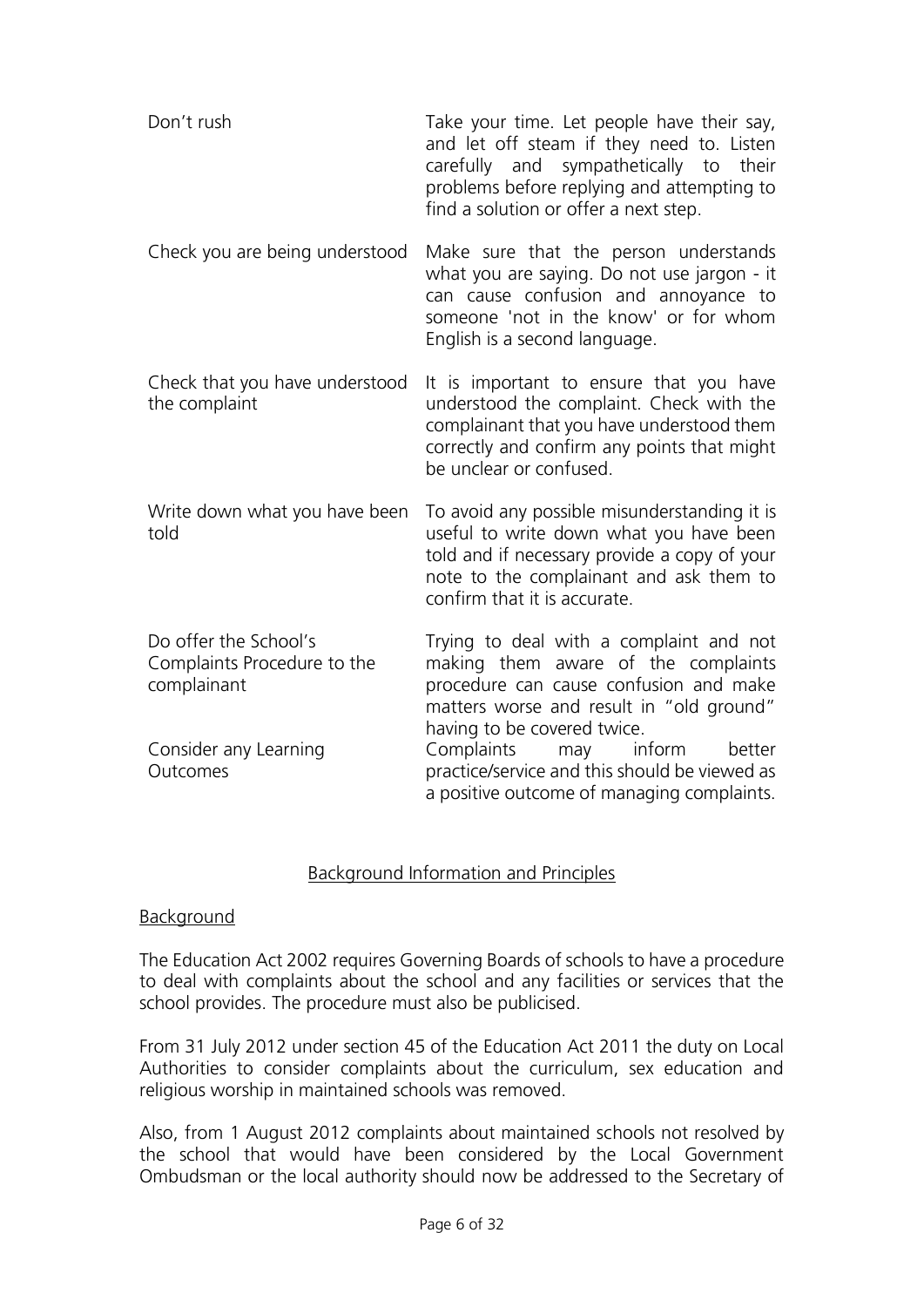State for Education. The school has accordingly adopted a complaints procedure in accordance with the following principles:

## Publicising the Procedure

There is a legal requirement for the Complaints Procedures to be publicised. It is up to the GB to decide how to fulfil this requirement but details of the Complaints Procedures could be included in:

- the school prospectus;
- any report/communication from the governors to parents;
- the information given to new parents when their children join the school;
- the information given to the children themselves;
- the home-school agreement;
- home school bulletins or newsletters:
- documents supplied to community users including course information or letting agreements;
- a specific complaints leaflet which includes a form on which a complaint can be made;
- posters displayed in areas of the school that will be used by the public, such as reception or the main entrance;
- the school website

## Definition of a Complaint

A complaint is any expression of dissatisfaction about the school and any community facilities or services that the school provides. This may come to the school in a variety of ways. It may not always be obvious that the person is complaining, e.g. a letter may come into school and be sent to the whole of the Governing Board without being headed "Complaint" but obviously containing information which requires investigation. It is very important that if a letter or verbal report may be interpreted as a complaint that the Headteacher seeks clarification from the person who has written the letter before any further action is taken.

If it is looking like the letter will be interpreted as a complaint it is vital that it is NOT read by all governors as the governing Board will not be able to carry out the complaints procedure in the correct manner and may be subject to criticism by the DFE at the end of the process. Complaints should NEVER be discussed at the full Governing Board for this reason.

#### Framework of Principles

An effective Complaints Procedure will:

- encourage resolution of problems by informal means wherever possible;
- be easily accessible and publicised;
- be simple to understand and use: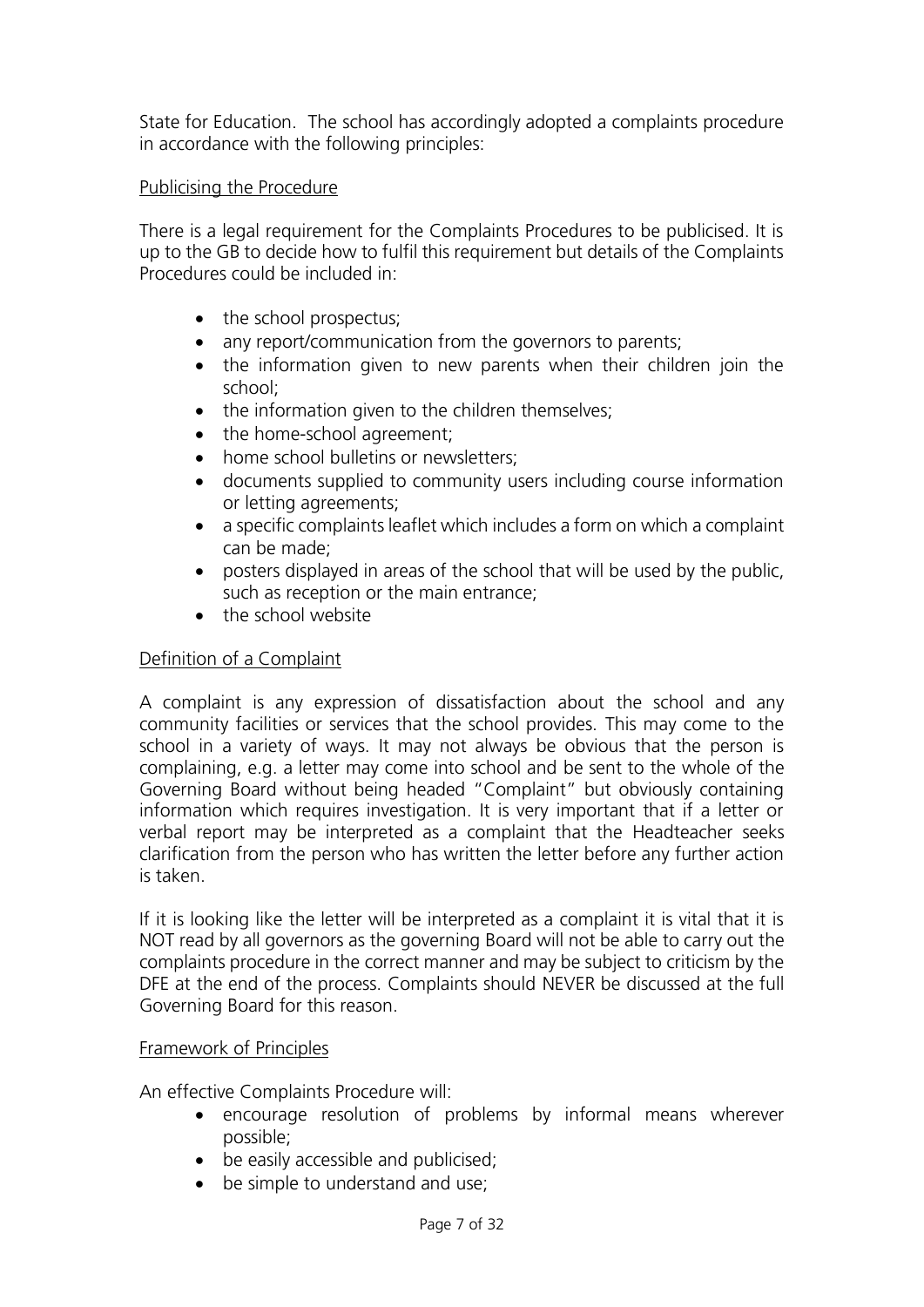- be impartial;
- be non-adversarial;
- allow swift handling with established time-limits for action and keeping people informed of the progress;
- ensure a full and fair investigation by an independent person where necessary;
- respect people's desire for confidentiality;
- address all the points at issue and provide an effective response and appropriate redress, where necessary;
- provide information to the school's senior management team so that services can be improved.

## Investigating Complaints

It is suggested that at each stage, the person investigating the complaint (the designated governor or Headteacher), makes sure that they:

- acknowledge the complaint letter in writing within 5 working days;
- establish what has happened so far, and who has been involved;
- clarify the nature of the complaint and what remains unresolved;
- meet with the complainant or contact them (if unsure or further information is necessary);
- clarify what the complainant feels would put things right;
- interview those involved in the matter and/or those complained of, allowing them to be accompanied if they wish;
- conduct the interview with an open mind and be prepared to persist in the questioning;
- keep notes of the interview.

## Resolving Complaints

At each stage in the procedure schools will want to keep in mind ways in which a complaint can be resolved. It might be sufficient to acknowledge that the complaint is valid in whole or in part. In addition, it may be appropriate to offer one or more of the following:

- an apology;
- an explanation;
- an admission that the situation could have been handled differently or better;
- an assurance that the event complained of will not recur;
- an explanation of the steps that have been taken to ensure that it will not happen again;
- an undertaking to review school policies in light of the complaint.

It would be useful if complainants were encouraged to state what actions they feel might resolve the problem at any stage. An admission that the school could have handled the situation better is not the same as an admission of negligence. An effective procedure will identify areas of agreement between the parties. It is also of equal importance to clarify any misunderstandings that might have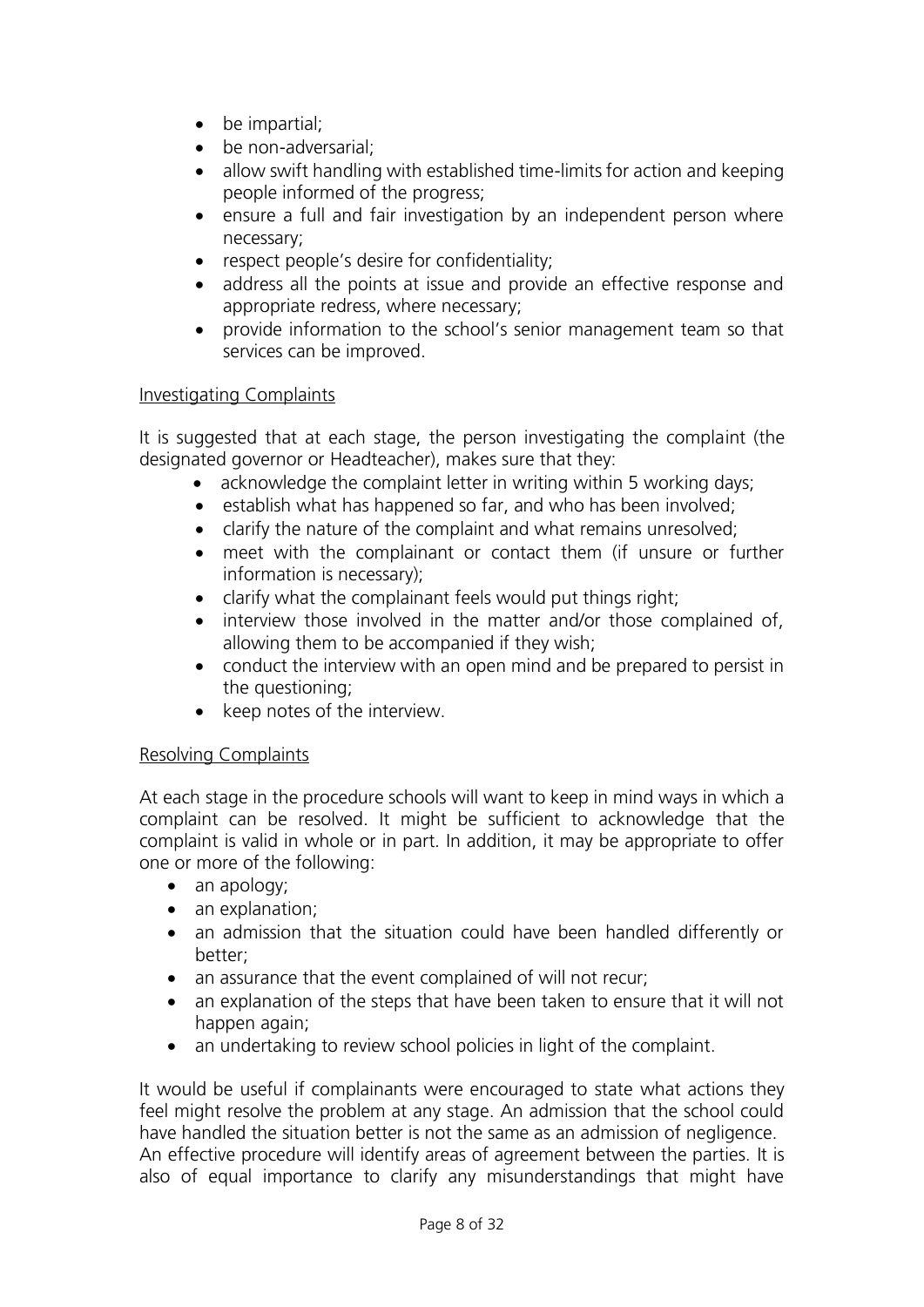occurred as this can create a positive atmosphere in which to discuss any outstanding issues.

## Vexatious Complaints

If properly followed, a good complaints procedure will limit the number of complaints that become protracted. However, there will be occasions when, despite all stages of the procedures having been followed, the complainant remains dissatisfied. If the complainant tries to reopen the same issue, the chair of the GB is able to inform them in writing that the procedure has been exhausted and that the matter is now closed. Remember it is the complainant who may be vexatious not the complaint so new complaints should be investigated in the usual manner.

#### Time-Limits

Complaints need to be considered, and resolved, as quickly and efficiently as possible. An effective complaints procedure will have realistic time limits for each action within each stage. However, where further investigations are necessary, new time limits can be set and the complainant sent details of the new deadline and an explanation for the delay.

Monitoring – the Head teacher will keep records of all complaints and will report to the Governing Board on a regular basis.\*

#### Recording Complaints

The school should record the progress of the complaint and the final outcome. A complaint may be made in person, by telephone, or in writing. At the end of a meeting or telephone call, it would be helpful if the member of staff ensured that the complainant and the school have the same understanding of what was discussed and agreed. A brief note of meetings and telephone calls can be kept and a copy of any written response added to the record.

#### Review

This Policy shall be reviewed by the Governing Board every three years or sooner pending the introduction of new legislation.

\* This will be for monitoring purposes only and will present an overview of the types of complaints and data in terms of numbers etc. No details should be given in respect of names or other identifying features.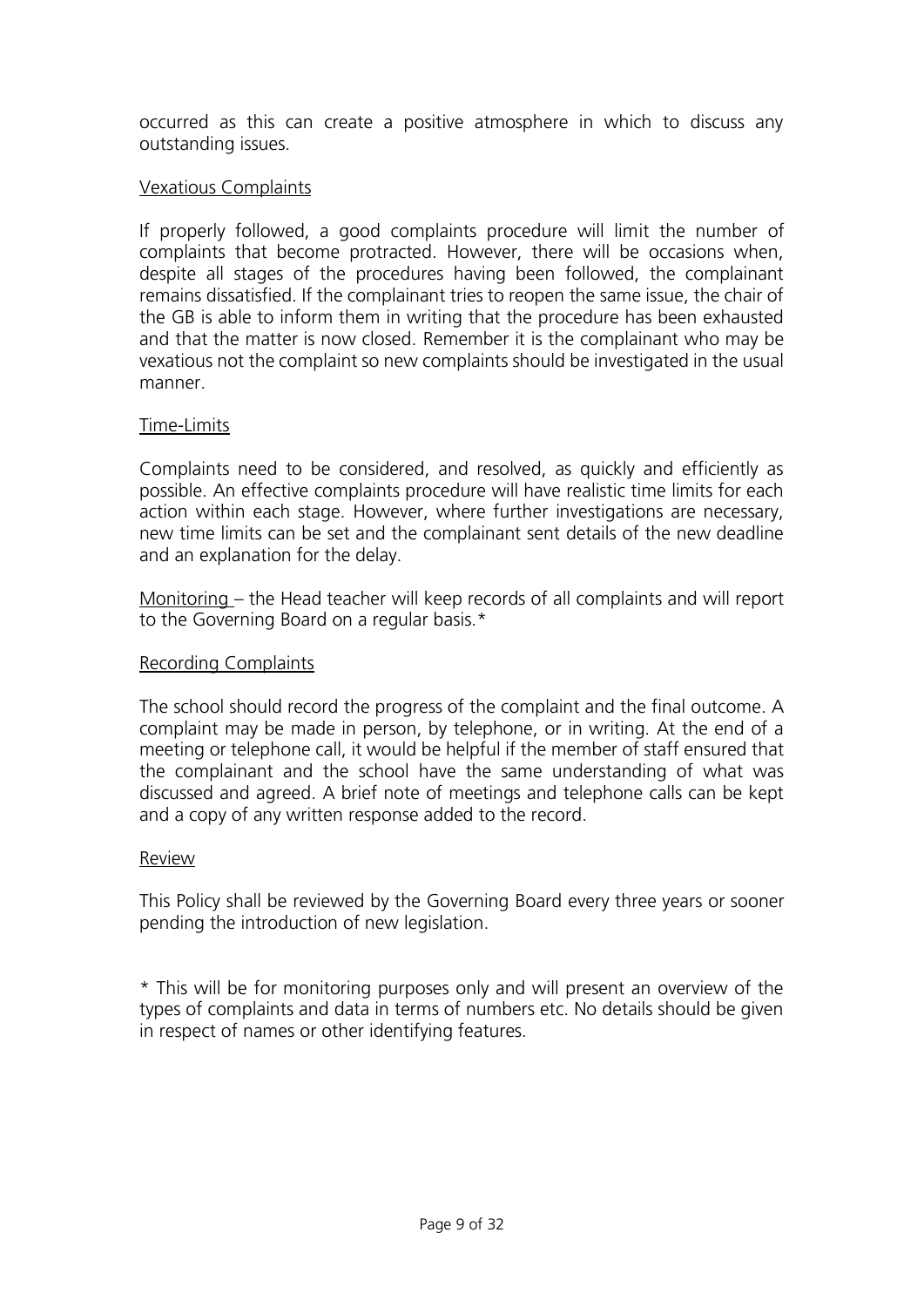## COMPLAINTS PROCEDURE

## Exceptions to the Procedure

This procedure does not cover those areas of school life for which other procedures exist including:

|                                                                                                                                                                            | For further information<br>contact:-              |
|----------------------------------------------------------------------------------------------------------------------------------------------------------------------------|---------------------------------------------------|
| (a) staff grievance and capability procedures                                                                                                                              |                                                   |
| (b) staff disciplinary procedures                                                                                                                                          | Human Resources                                   |
| child protection investigations<br>(C)                                                                                                                                     |                                                   |
|                                                                                                                                                                            |                                                   |
| (d) admission appeals <sup>1</sup>                                                                                                                                         | <b>Strategic Services</b>                         |
|                                                                                                                                                                            |                                                   |
| (d) exclusion appeals <sup>2</sup>                                                                                                                                         | <b>Behaviour Support</b><br>Service               |
|                                                                                                                                                                            |                                                   |
| (e) Statutory assessments of Special Educational<br>Needs (SEN) and appeals against the decisions of the<br>LA about a child's special educational needs and<br>provisions | <b>SEN Officer</b>                                |
| School re-organisation proposals<br>(f)                                                                                                                                    | <b>Strategic Services</b>                         |
| (g) Complaints about services provided by other                                                                                                                            | Providers should have                             |
| providers who may use school premises or facilities.                                                                                                                       | their own procedure and<br>be contacted directly. |

| Complaints involving the following areas: |                          |
|-------------------------------------------|--------------------------|
| (f) Human Rights                          | Schools are              |
| (g) Race Relations                        | recommended to seek      |
| (h) Sex Discrimination                    | advice from Legal        |
| (i) Disability Discrimination             | Services at County Hall. |
| (j) Age Discrimination                    |                          |

 1 In Foundation and Voluntary Aided Schools, complaints should be sent to the school's governing Board.

<sup>&</sup>lt;sup>2</sup> In Foundation and Voluntary Aided Schools, complaints should be sent to the school's governing Board.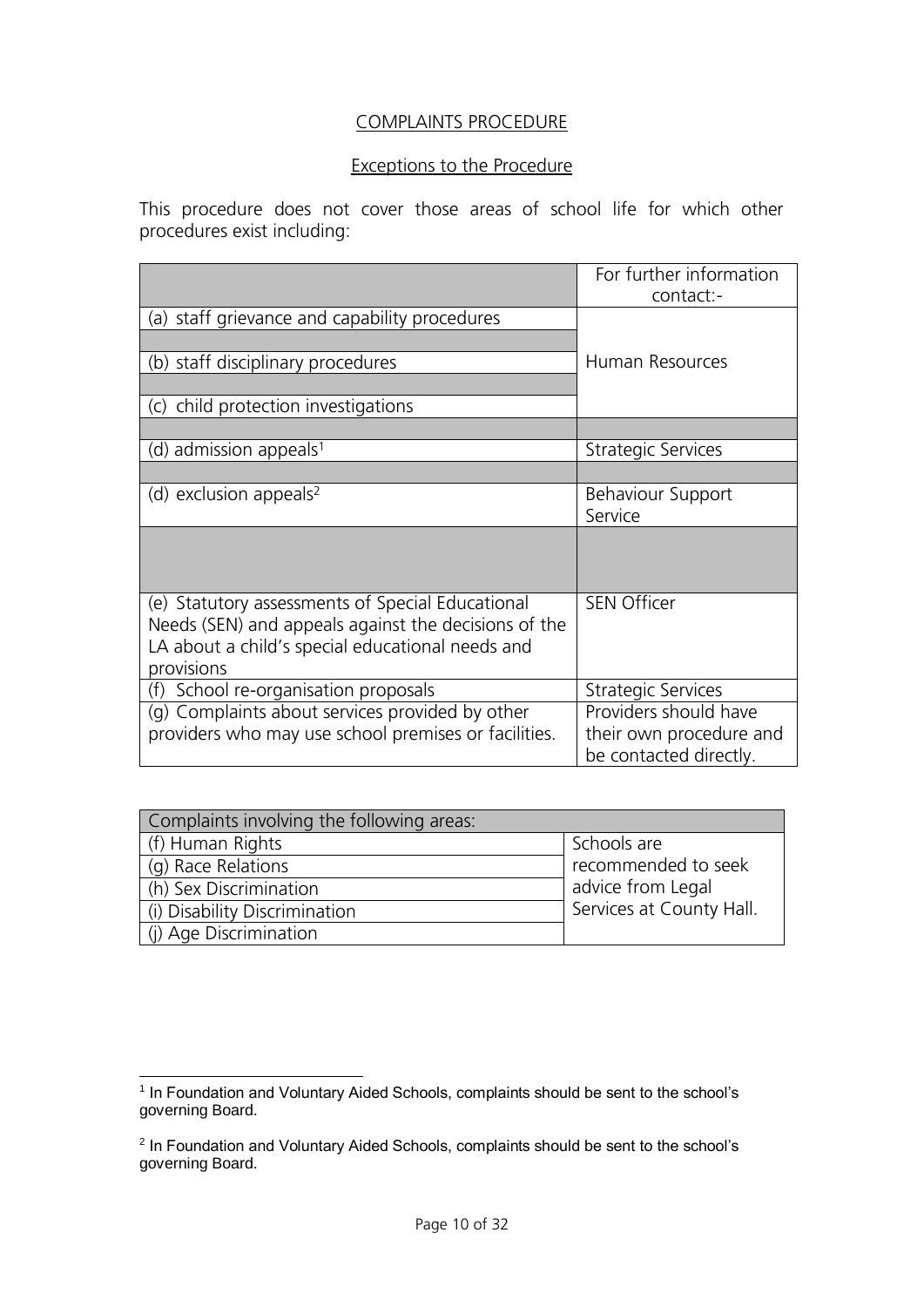## **PROCEDURE**

## Informal Stage

Anyone with a concern about any aspect of the school is encouraged to raise their concern, either personally or through someone else, with their child's class teacher, a senior member of staff or with the Headteacher. Everything possible should be done at this stage to resolve the matter.

Guidance from the DFE Toolkit 2014:

Informal Stage: Complaint Heard by Staff Member

It is in everyone's interest that complaints are resolved at the earliest possible stage. The experience of the first contact between the complainant and the school can be crucial in determining whether the complaint will escalate. To that end, if staff are made aware of the procedures, they know what to do when they receive a complaint.

It would assist the procedure if the school respected the views of a complainant who indicates that he/she would have difficulty discussing a complaint with a particular member of staff. In these cases, the complaint can be referred to another staff member including the head teacher.

Similarly, if the member of staff directly involved feels too compromised to deal with a complaint, the school may consider referring the complainant to another staff member. The member of staff may be more senior but does not have to be. The ability to consider the complaint objectively and impartially is crucial.

Where the first approach is made to a governor, the next step would be to refer the complainant to the appropriate person and advise them about the procedure. It would be useful if governors did not act unilaterally on an individual complaint outside the formal procedure or be involved at the early stages in case they are needed to sit on a panel at a later stage of the procedure.

 $\triangleright$  If the concern cannot be resolved by informal means then the person expressing the concern will be told of the option of pursuing a formal complaint and be provided with a copy of the school's procedure and complainant leaflet.

## Formal Complaint – Stage One (See Appendix letters D and F) Investigation by a designated member of staff/Headteacher

➢ Formal complaints must be detailed in writing (a complaints form is attached for this purpose). To ensure that the complaint is properly investigated it must be as clear as possible. If necessary clarification will be sought from the complainant about any aspect of the complaint which is unclear.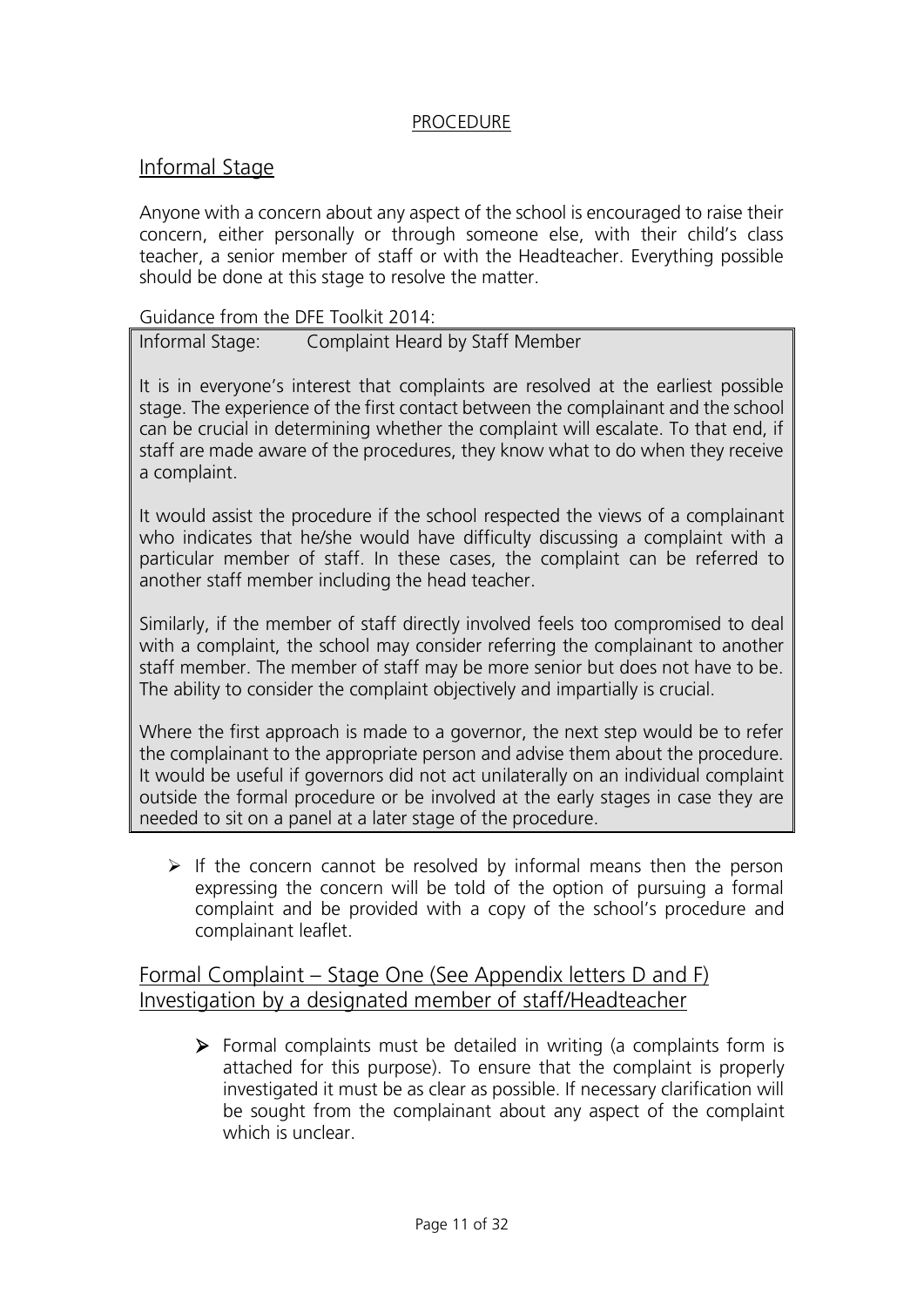- ➢ The Headteacher or designated staff member should make every effort to resolve the issue as quickly as possible. See above "Resolving Complaints".
- $\triangleright$  If a complainant requires help to put their complaint in writing then they will be offered the opportunity to meet with the designated member of staff/Headteacher who will make a written note of the complaint and agree it with the complainant;
- ➢ The designated member of staff/Headteacher will send an acknowledgement letter within 5 working days of receiving the written complaint and will confirm:
	- $\checkmark$  details of the complaint to be investigated;
	- $\checkmark$  who will be investigating the complaint;
	- $\checkmark$  that a substantive response to the complaint will be given within 20 working days of receipt. If this timescale cannot be met an explanation will be given with a revised timescale;
- $\triangleright$  The complaint will be recorded including date;
- ➢ The designated member of staff/Headteacher will investigate the complaint in accordance with the principles of the Complaints Policy;
- ➢ The designated member of staff/Headteacher will write to the complainant within 20 days of receipt of the complaint (or by date given in the acknowledgement letter) and advise him/her of the outcome of the investigations in writing.
- $\triangleright$  If the complaint is upheld the complainant will be informed accordingly and given an indication of the steps that will be taken to put matters right. The school will seek guidance from Legal Services at County Hall before making any admissions which may lead to a legal claim. If, on the basis of the information available, it is not possible to arrive at a definitive decision on the complaint the complainant will be informed accordingly with the reasons why.
- $\triangleright$  The complainant will also be informed that if they are dissatisfied with the outcome of the investigation then they have the right to appeal against the outcome to the Chair of the Governing Board and how to do it.

Formal Complaint – Stage Two - The Chair of the Governing Board or other designated governor. (See Appendix letters F and G)

- $\triangleright$  Requests for a stage two investigation must be in writing and addressed to the Chair of the Governing Board or other designated governor (DG);
- ➢ The Chair or DG will send an acknowledgement letter within 5 working days of receiving the request and tell the complainant that a substantive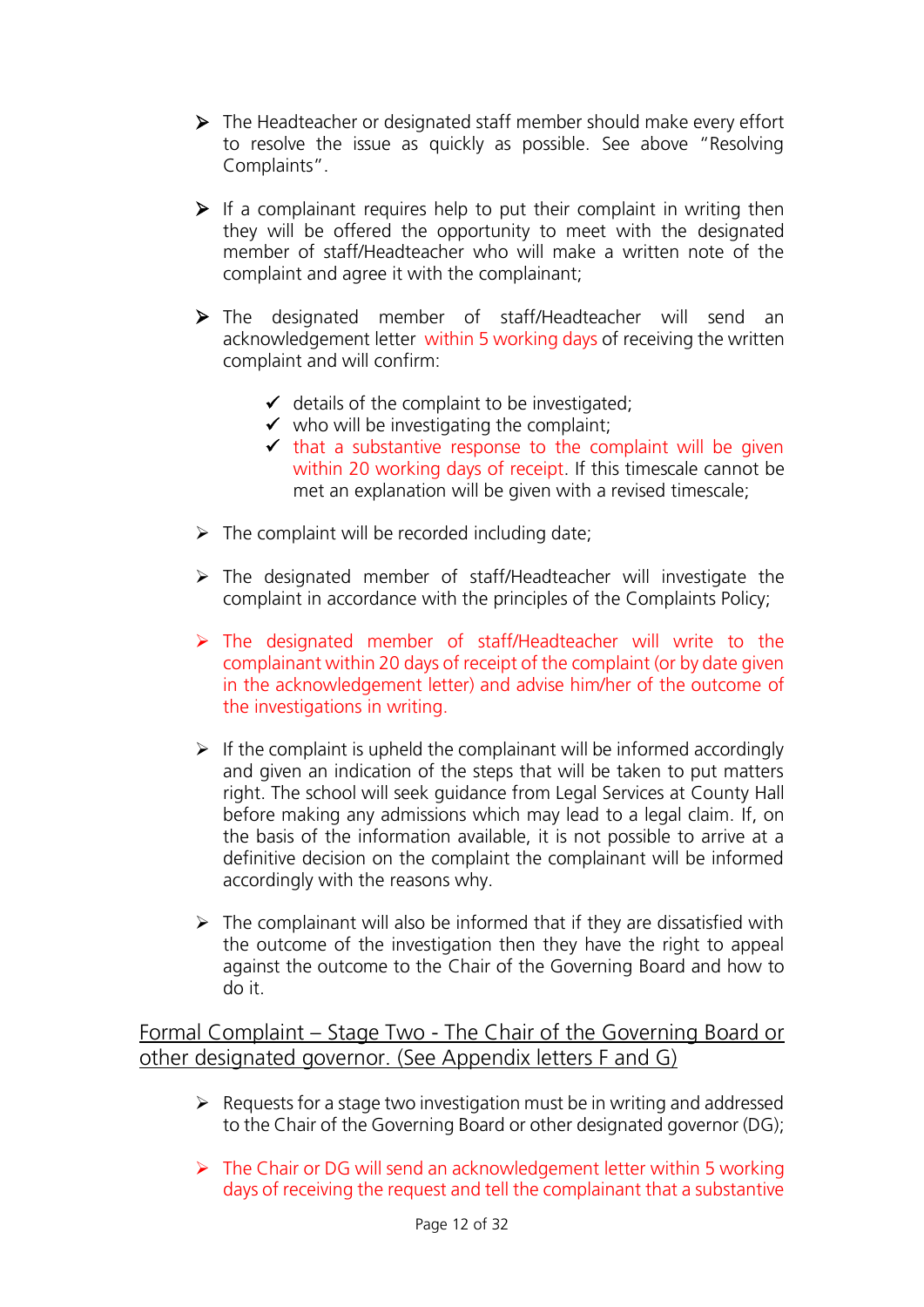response to the complaint will be given within 20 working days of receipt. If this timescale cannot be met an explanation will be given with a revised timescale;

- $\triangleright$  The request will be recorded including date;
- ➢ The Chair or DG will investigate the complaint in accordance with the principles of the Complaints Policy and make every effort to resolve the complaint at this stage (see above "Resolving Complaints")
- ➢ The Chair or DG will write to the complainant within 20 days of receipt of the complaint (or by date given in the acknowledgement letter) and advise him/her of the outcome of the investigations in writing.
- ➢ The Chair or DG should make every effort to resolve the issue by meeting with the Headteacher, complainant and any other interested persons.
- $\triangleright$  If the complaint is upheld the complainant will be informed accordingly and given an indication of the steps that will be taken to put matters right. The Chair will seek guidance from Legal Services at County Hall before making any admissions which may lead to a legal claim. If, on the basis of the information available, it is not possible to arrive at a definitive decision on the complaint the complainant will be informed accordingly with the reasons why.
- $\triangleright$  The complainant will also be informed that if they are dissatisfied with the outcome of the investigation then they have the right to appeal against the outcome to the Complaints Appeals Panel and how to do it.

Formal Complaint – Stage Three (See appendix letters A, B, C.) Complaints Appeals Panel Hearing

- $\triangleright$  Requests for a stage three hearing must be in writing and addressed to the Clerk to the Governing Board at the School;
	- $\checkmark$  the Clerk will acknowledge the request in writing within 5 working days of receiving the request
	- $\checkmark$  the Clerk will set a date for the Panel within 20 working days of receiving the request.\*
- $\triangleright$  The Clerk will ask the investigator at Stage 2 to attend the hearing to present the school's case.
	- $\checkmark$  if written submissions are to be made by the Headteacher or complainant they should be submitted to the Clerk at least 10 working days before the hearing to enable copies to be provided to the committee, the complainant, the Head teacher and any other relevant parties.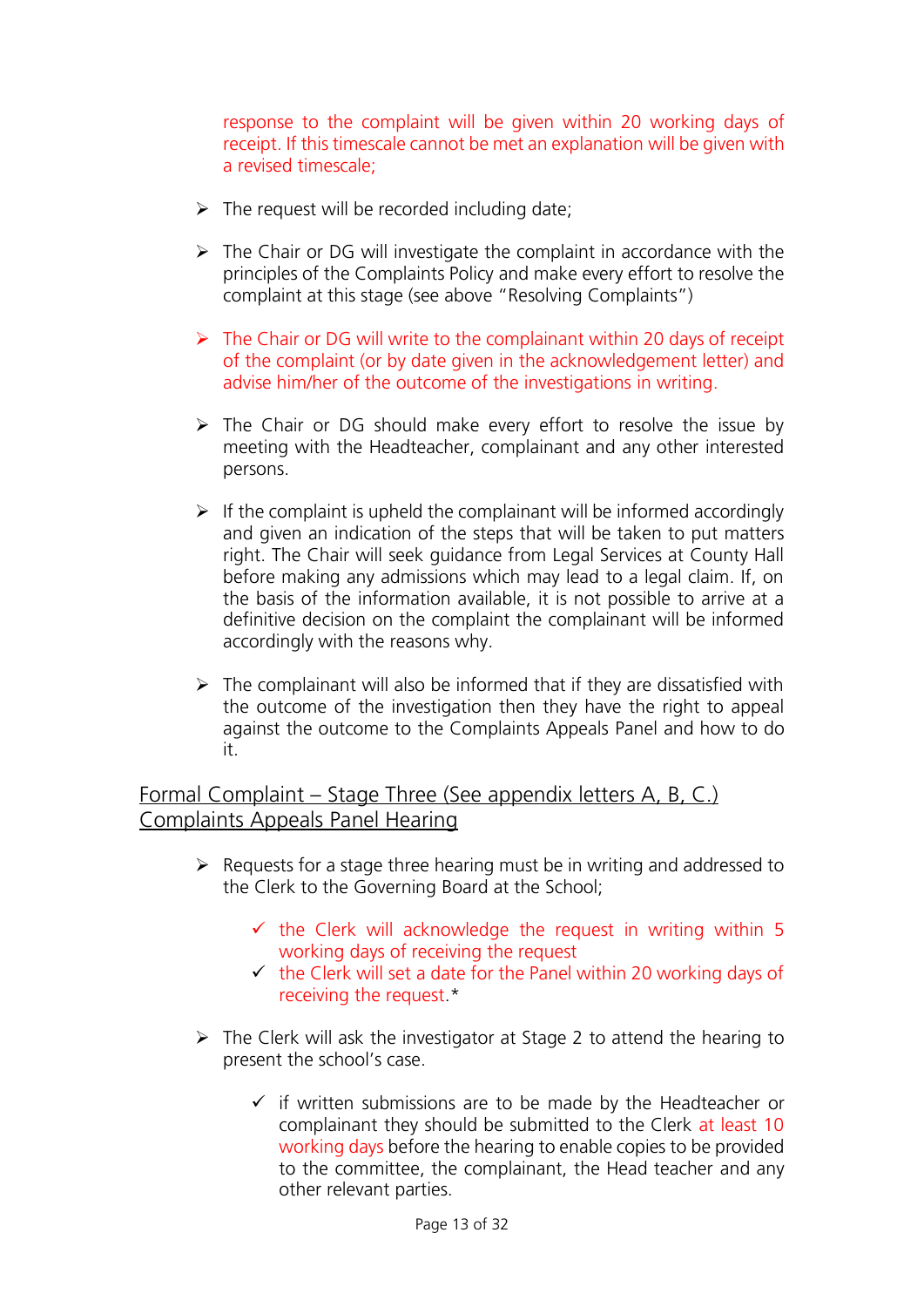- $\triangleright$  At least 7 working days prior to the meeting the clerk will:
	- $\checkmark$  notify all parties of the date, time and place of the hearing;
	- $\checkmark$  provide all parties with a copy of any written representations submitted;
	- $\checkmark$  provide all parties with details of the format of the hearing;
	- $\checkmark$  ask the parties whether they have any particular needs for the meeting e.g. induction loop, translator etc.;
	- $\checkmark$  confirm who will be in attendance at the hearing or whether they wish to rely upon written submissions.
- $\triangleright$  Within 5 working days following the hearing the clerk shall:
	- $\checkmark$  inform all the parties concerned in writing of the decision(s) of the Panel;
	- $\checkmark$  the complainant will also be informed that if he/she remains dissatisfied then they may write to the Department for Education, 2nd Floor, Piccadilly Gate. Manchester. M1 2WD. or go to
	- ✓ <https://www.gov.uk/complain-about-school> for more details.

**This ends the process for the school**. The school (head teacher) must keep all paper work and details concerning the complaint and be prepared to submit them to the DFE if requested. It is important that the school submits the full policy document for scrutiny as well as the Complainants Leaflet.

## **What will the DFE do?**

If a complaint has exhausted the local procedures, SCU (School Complaint Unit) will examine if the complaints policy and any other relevant policies were followed in accordance with the provisions set out. SCU also examines policies to determine if they adhere to education legislation. However, the department will not reinvestigate the substance of the complaint. This remains the responsibility of the school.

If legislative or policy breaches are found, SCU will report them to the school and the complainant and, where necessary require remedial action to be taken. Failure to carry out remedial actions could ultimately result in a formal Direction being issued by the Secretary of State.\*

(\*taken from the DFE Toolkit August 2014)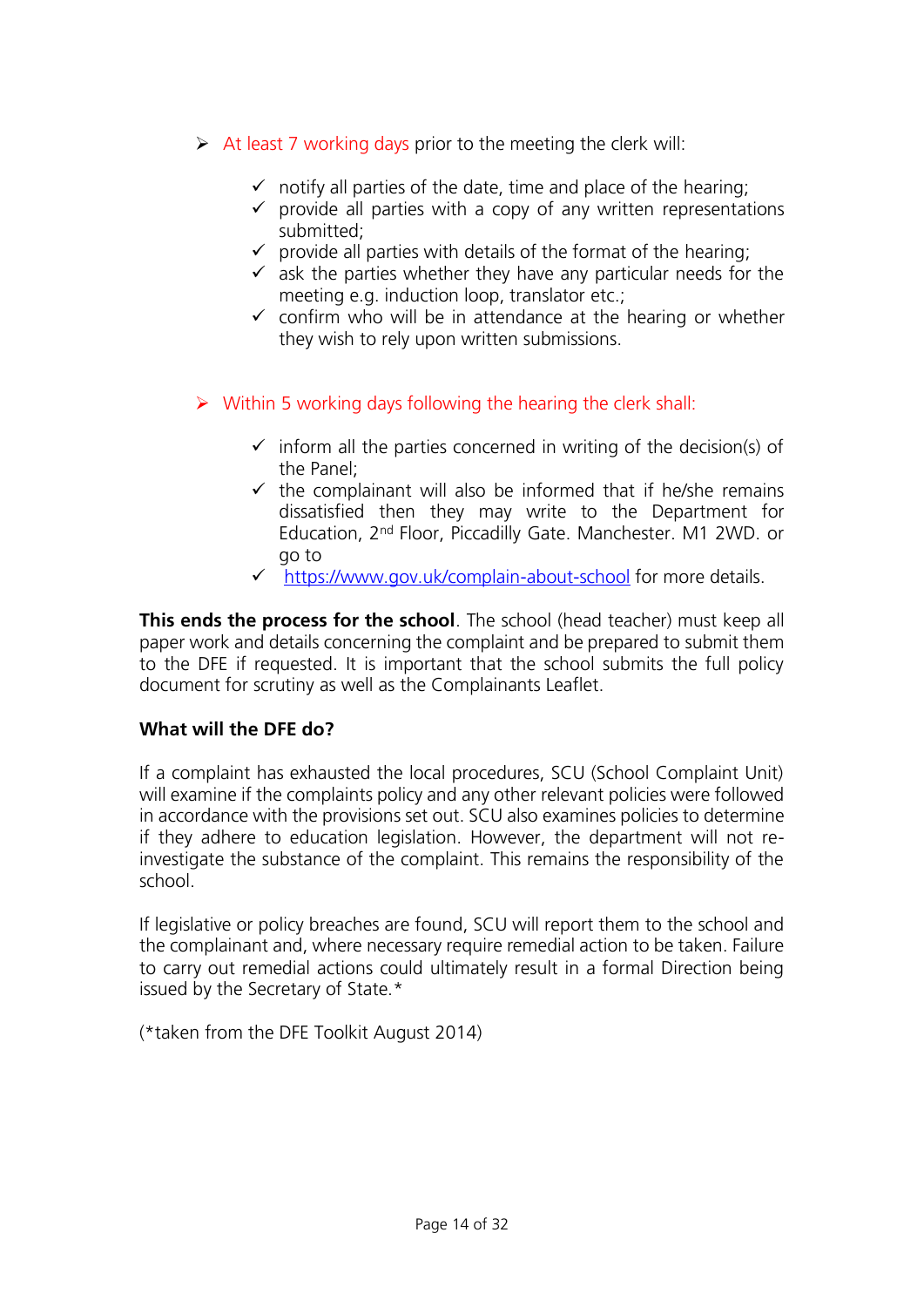## THE COMPLAINTS APPEALS PANEL

#### Governing Board meeting

#### The Complaints Appeals Panel - Establishment

#### General (Procedure)

The Governing Board will establish a panel whose role is to determine appeals against stage 2 decisions on formal complaints made under the school's complaints procedure. The panel will only hear those complaints which have reached stage 3 of the procedure i.e. after the complaint has already been investigated by the Headteacher/Chair of Governors/DG. Membership of the panel may be reviewed pending a potential conflict of interest.

#### Constitution

Whilst it is for the Governing Board to determine the constitution of the panel it is strongly recommended that this should be any three governors, apart from staff governors and associate members, as available at the time of the appeal. Because of the need to provide confidence in the impartiality of the panel staff governors should not be appointed to the panel. Equally, associate members should not be appointed to the committee because they may not vote on a range of issues including the budget, financial commitments of the governing Board, admissions and pupil discipline and may therefore find their effectiveness curtailed if any of these issues form part of the complaint.

#### Terms of reference

The terms of reference suggested for the panel are:

"to consider appeals in respect of complaints made pursuant to the school's complaints procedure including full delegated authority to:

- $\triangleright$  dismiss the appeal in whole or in part:
- $\triangleright$  uphold the appeal in whole or in part;
- $\triangleright$  decide on the appropriate action to be taken to resolve the complaint;
- ➢ recommend changes to the school's systems or procedures to ensure that problems of a similar nature do not recur."

#### **Delegation**

The panel should be given full delegated authority to act.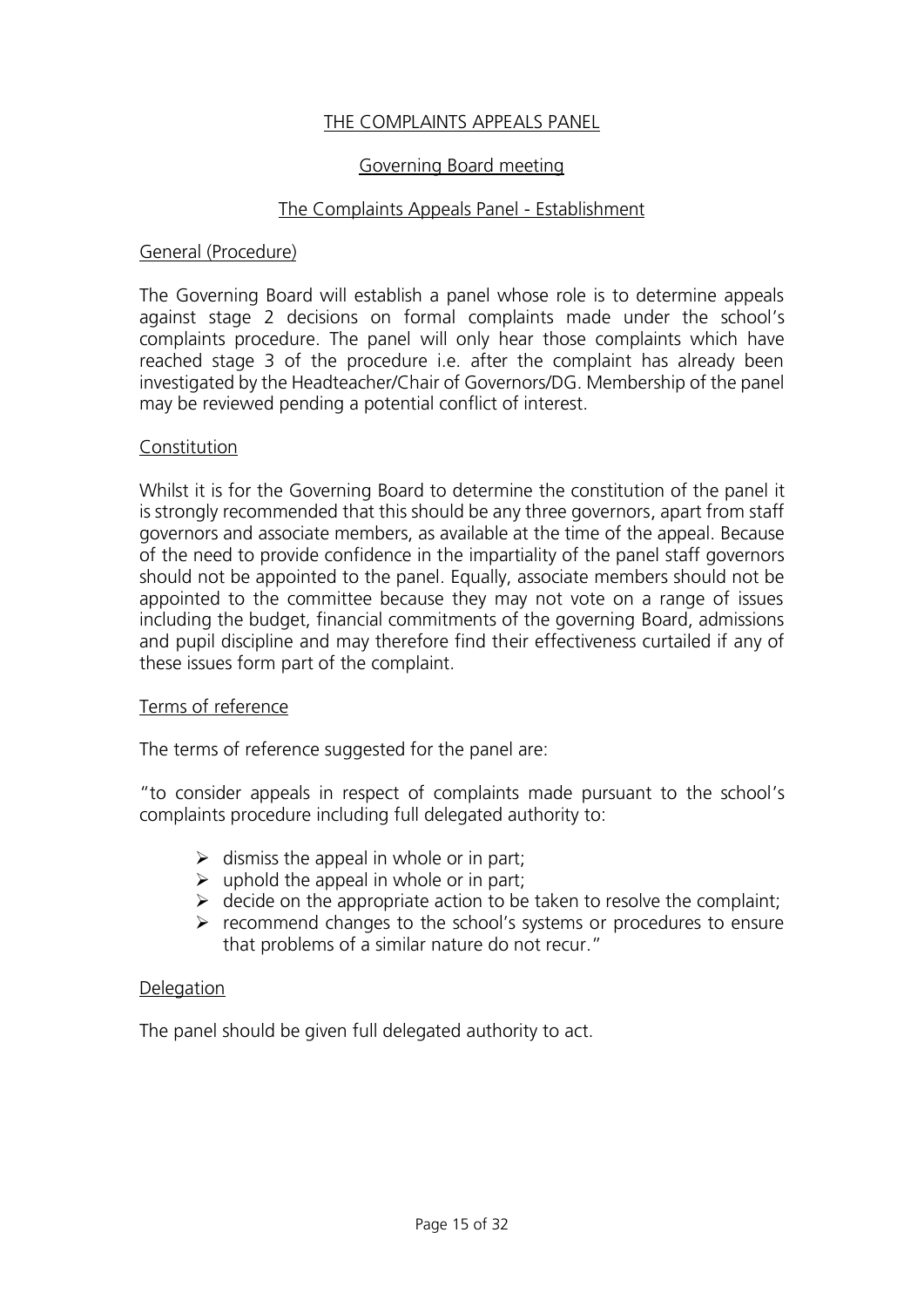## Procedure

## The Complaints Appeals Panel

## STAGE 3

#### Receipt of complaint by the Clerk to the Governing Board

Clerk checks the school has followed the complaints procedure up to this point. The Complaints Appeals Panel will only become involved after the complaint has been investigated at Stage 2 of the procedure.

The complainant should have written to and told the Clerk to the Governing Board that he/she remains dissatisfied with the Stage 2 decision and now wishes the matter to be considered by the committee at Stage 3.

#### Procedure

 $\checkmark$  The Clerk should acknowledge receipt of the complainant's letter within 5 working days of its receipt. See sample letter 'A'.

#### Arranging the hearing

The Clerk will make the necessary arrangements for the hearing to take place within 20 working days taking into account the following matters:

- $\checkmark$  check that 3 governors on the Appeal Panel are not previously involved in the complaint and remain available, remembering not to include staff governors or associate members;
- $\checkmark$  if the complaint is against a member of staff ensure that the members of the panel are not also members of the Staff Dismissal Committee (or Staff Dismissal Appeals Committee);
- $\checkmark$  is the preferred date and time of the hearing convenient to all the parties involved?
- $\checkmark$  is the school an appropriate place for the hearing or would a more neutral venue be preferable?
- $\checkmark$  is the chosen venue readily accessible to all?
- $\checkmark$  do the seating arrangements strike the right balance between the formality of the hearing and the need to create a more relaxed atmosphere?
- $\checkmark$  will water or soft drinks be available for people during the hearing?
- $\checkmark$  do any of the parties have any special requirements for the hearing? e.g. Induction loop, translator etc.; keep a record of you asking the complainant.
- $\checkmark$  are separate rooms available if any of the parties wish to discuss any relevant matters in private either before or during the hearing? Do you need anyone to act as "host" and facilitate the process?

The Clerk should inform every one of the arrangements made giving at least 7 clear working days notice and provide everyone with the agenda setting out the format for the hearing. See the sample agenda under Sample Forms and Letters.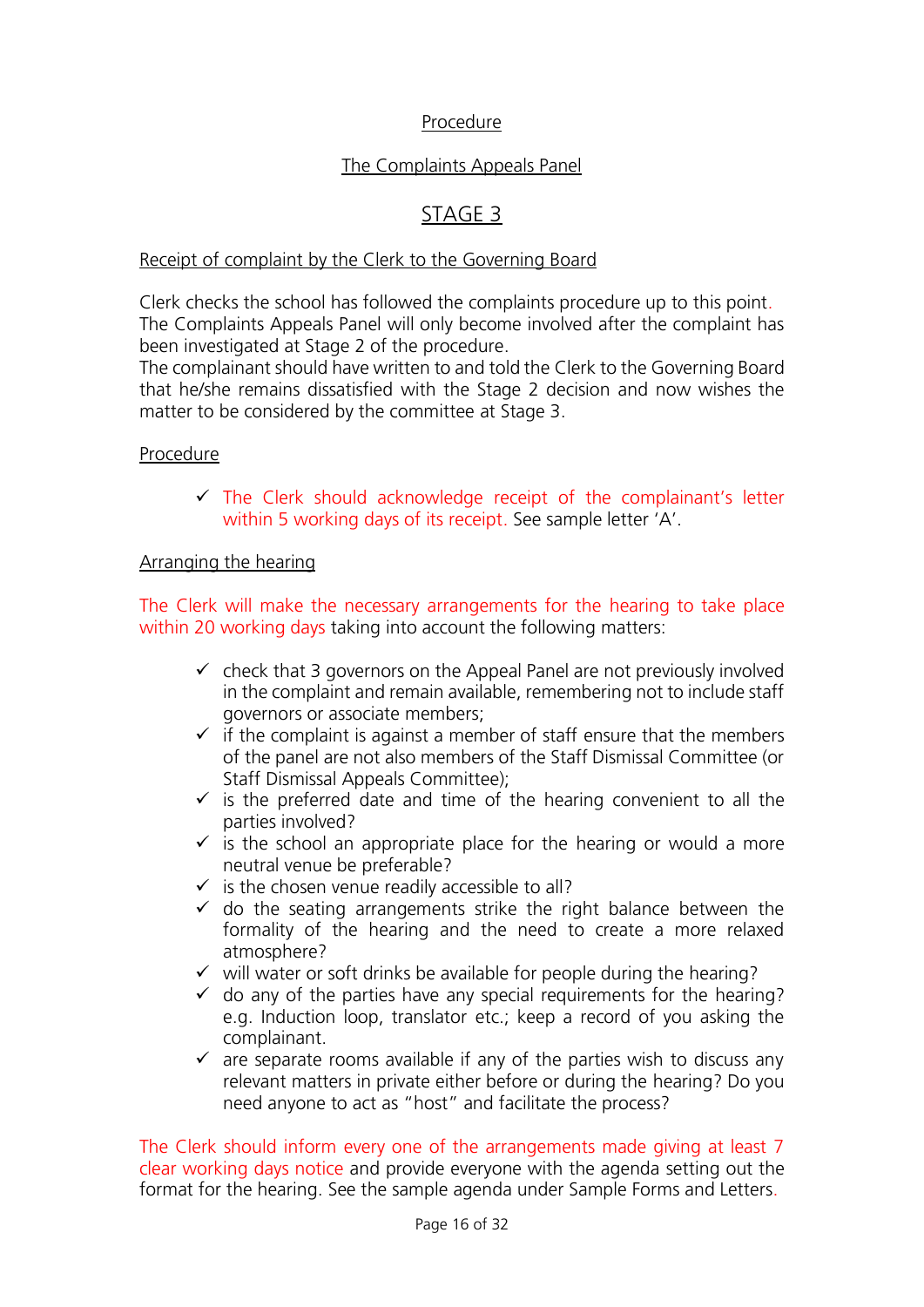## Who should be invited to the hearing?

- $\triangleright$  The complainant (not forgetting that he/she may be accompanied by a friend);
- $\triangleright$  The Panel:
- ➢ The Headteacher, Chair of Governors or designated governor, whoever investigated the complaint at Stage 2. The Headteacher (with a friend if they so wish) should make every effort to attend the hearing but if he/she declines to attend it should be borne in mind he/she will not be able to answer questions from the complainant or the panel and this might be unhelpful to the panel in reaching its decision.
- $\triangleright$  Any witnesses that any of the parties may wish to call to give evidence.
- $\triangleright$  A host who could help with proceedings or take care of witnesses etc. may be useful.

When advising every one of the arrangements for the hearing remind the complainant and the Headteacher that written submissions must be submitted to the Clerk not less than 10 working days prior to the hearing to enable the Clerk to provide copies in advance to everyone concerned.

Written representations when received should be sent by first class post to all the parties concerned or by email where all parties agree.

## The Hearing

The Clerk should arrive early to ensure that the arrangements for the hearing are in order.

The Appeal Panel should take its place in the hearing room without the complainant, Headteacher or witnesses being present and the clerk should take the opportunity to:

- $\triangleright$  clarify any procedural points with the Panel; and
- $\triangleright$  elect a Chair for the hearing.

The Clerk should check that all parties have received a copy of all papers to which they are entitled. It may be helpful to number the pages. If anyone has not received any of the papers they should be provided with a copy and given time to read them and if they request it they should be allowed to do this in private and if necessary confer with their friend.

Ideally, no party should feel the need to be represented by lawyers/union representatives etc. at the review Panel. The purpose of the Panel is to consider the complaint and wherever possible, work towards a resolution. It is not a quasijudicial process and the presence of lawyers can work against the spirit of openness and problem-solving. However, the complainant and HT have the right to bring a representative to speak on their behalf if they so desire.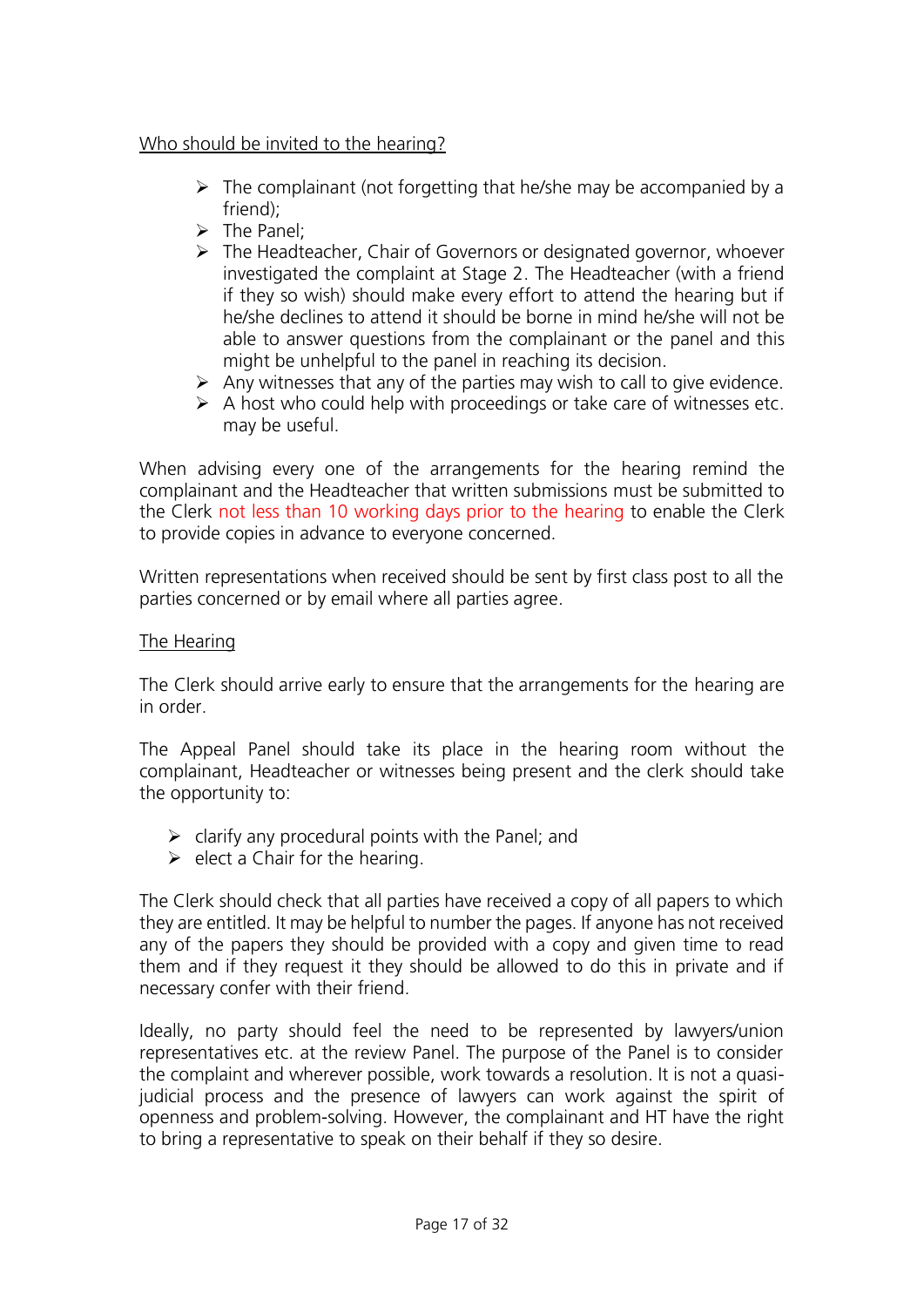The complainant, the Headteacher and their friends or advisers (but not witnesses) should then be invited in to the hearing. The complainant or the Headteacher, Chair of governors or designated member of staff/governor (and friends or advisers or witnesses) should not be left alone with the Panel at any time. The Clerk should remain in the room with the Panel to ensure all procedures are followed in a fair and equitable manner.

The host could remain with any witnesses and act as a support to the clerk if for any reason there is a need for a recess or any other issues arise which could lead to a situation where the Panel could be compromised in any way. It is recommended that the host does not go into the hearing.

The Chair should open the hearing by introducing him/herself and the members of the Panel. He/she should inform every one of the role of the Panel and stress that the Panel has had no prior involvement in the complaint and that it will look afresh at all the issues involved and arrive at its own decision on the matter(s). Also, that the decision(s) of the panel is final insofar as the school is concerned. The Chair should then invite everyone else present to introduce themselves and their role in the proceedings.

The Chair should confirm with everyone that they have received a copy of all relevant papers to which they are entitled (ideally the Clerk should do this prior to the meeting and provide a copy of any missing papers – this would help prevent delays at the hearing, see above).

The meeting should then follow the format set out in the agenda (see under Sample Forms and Letters). If either of the parties wish to have a recess then the Chair should facilitate that, if at all possible, however the decision to allow a recess is entirely at the discretion of the Chair. If a recess is allowed there should be no discussion on the matters heard thus far and the complainant, the Headteacher, Chair of governors or designated member of staff (or witnesses/friends/advisors) should not be left alone with the Panel.

Where necessary, witnesses should be invited in to the hearing when it is their turn to give evidence. After giving evidence and answering questions witnesses should be invited to leave the hearing if they wish. Alternatively they may remain in the hearing but they should not be allowed to take any further part in the proceedings. **Ideally it should not be necessary to invite witnesses as the investigations will include any witness statements.**

At the conclusion of the hearing the Chair of the Panel should thank everyone for their contributions and inform the complainant and the Headteacher that the Panel will make its decision in private and that they will be notified of the outcome by the Clerk within 5 working days of the meeting. Everyone, with the exception of the Panel and the Clerk, should then leave the meeting whilst the Panel deliberates in private. It might be appropriate to ask the complainant, the Headteacher, the Chair of Governors or designated member of staff and any witnesses to stay behind for a short while in the event that the Panel needs clarification on any point or to give the parties the option to wait to hear the decision in person if the Panel expects to reach one within a reasonable length of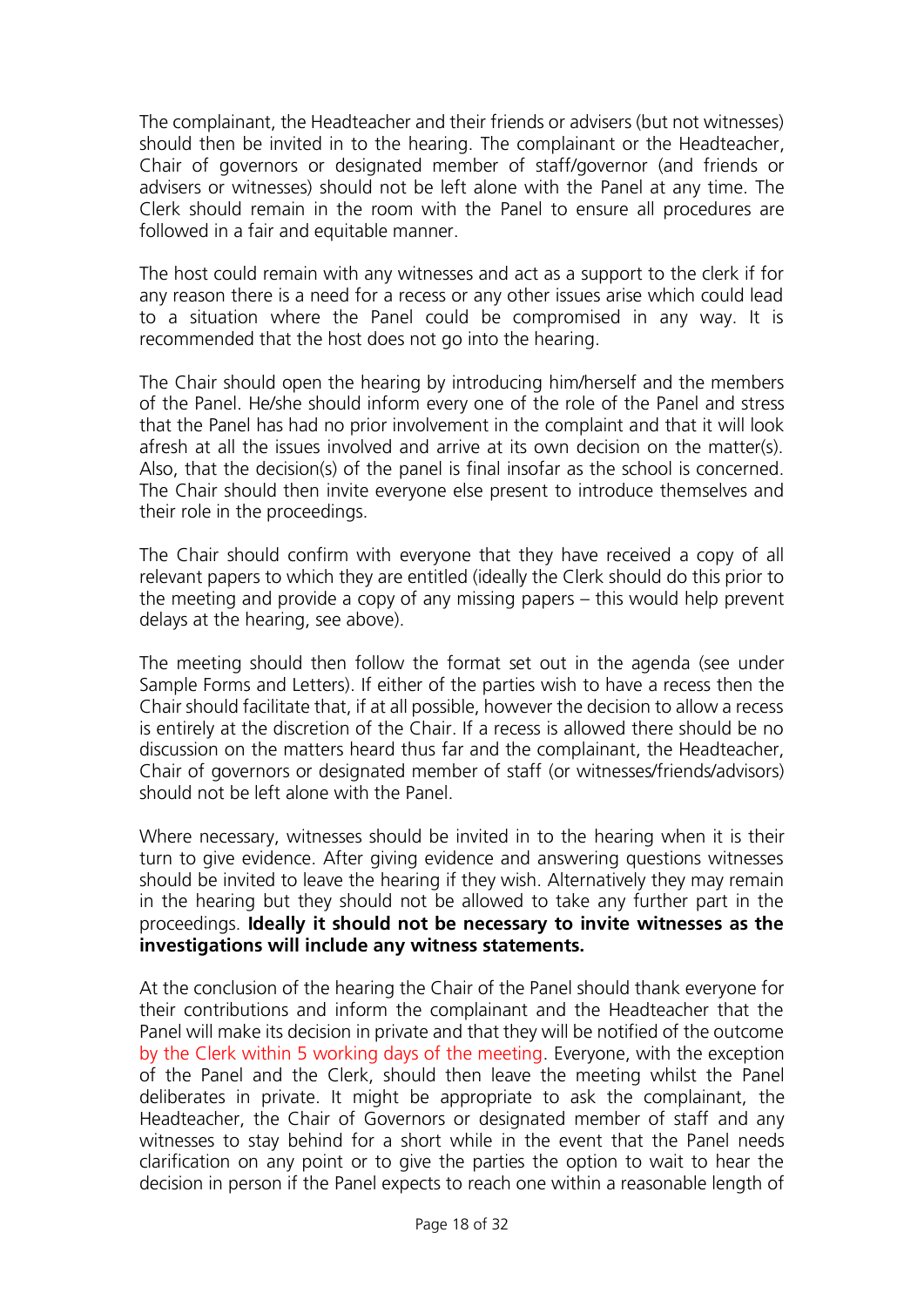time. In either of the above circumstances it will be necessary for ALL the parties concerned to be present.

## The Decision process

The Panel should consider in private all the evidence submitted. If the Panel requires clarification on any point then all the parties should be invited back in to the hearing only whilst the Panel seeks the necessary clarification. Remember also that this is not an opportunity for anyone to re-open the hearing.

**The Panel may decide to seek legal advice or clarification from HR at this stage**. It is acceptable to adjourn at this point and agree to reconvene when any further guidance has been received. This must comply with the 5 day timescale or the complainant and head teacher should be informed of any delay in the process. Remember the Panel's terms of reference:

The panel will "consider appeals in respect of complaints made pursuant to the school's complaint procedure including full delegated authority to:

- $\triangleright$  dismiss the appeal in whole or in part;
- $\triangleright$  uphold the appeal in whole or in part;
- $\triangleright$  decide on the appropriate action to be taken to resolve the complaint:
- ➢ recommend changes to the school's system or procedures to ensure that problems of a similar nature do not recur."

After arriving at its decision the clerk should confirm with the Panel that his/her understanding of the decision is correct.

## **If the decision of the Panel is thought likely to lead to further action by the complainant e.g. a claim for damages, the Panel should consult with Legal Services at County Hall before reaching a final conclusion.**

#### After the hearing

The clerk should prepare a draft of the letter setting out the decision. This should be approved by the Chair of the Panel and signed by him/her prior to being sent to the complainant and the Headteacher within the agreed 5 working days. See sample letters B&C to be signed by the Chair of the Panel **and remember to include the information for taking the complaint onto the DFE**. At this stage guidance can be sought from the Legal Team regarding appropriate wording of the letter.

#### Minutes and reporting to the Governing Board

Draft minutes of the hearing should be prepared and once they have been agreed with the Panel the minutes should be signed by the Chair of the Panel.

They should not be submitted to the Governing Board nor should a detailed resume of the hearing be given to the Governing Board. All that should be reported is that a hearing was held and the decision. The reason for this is that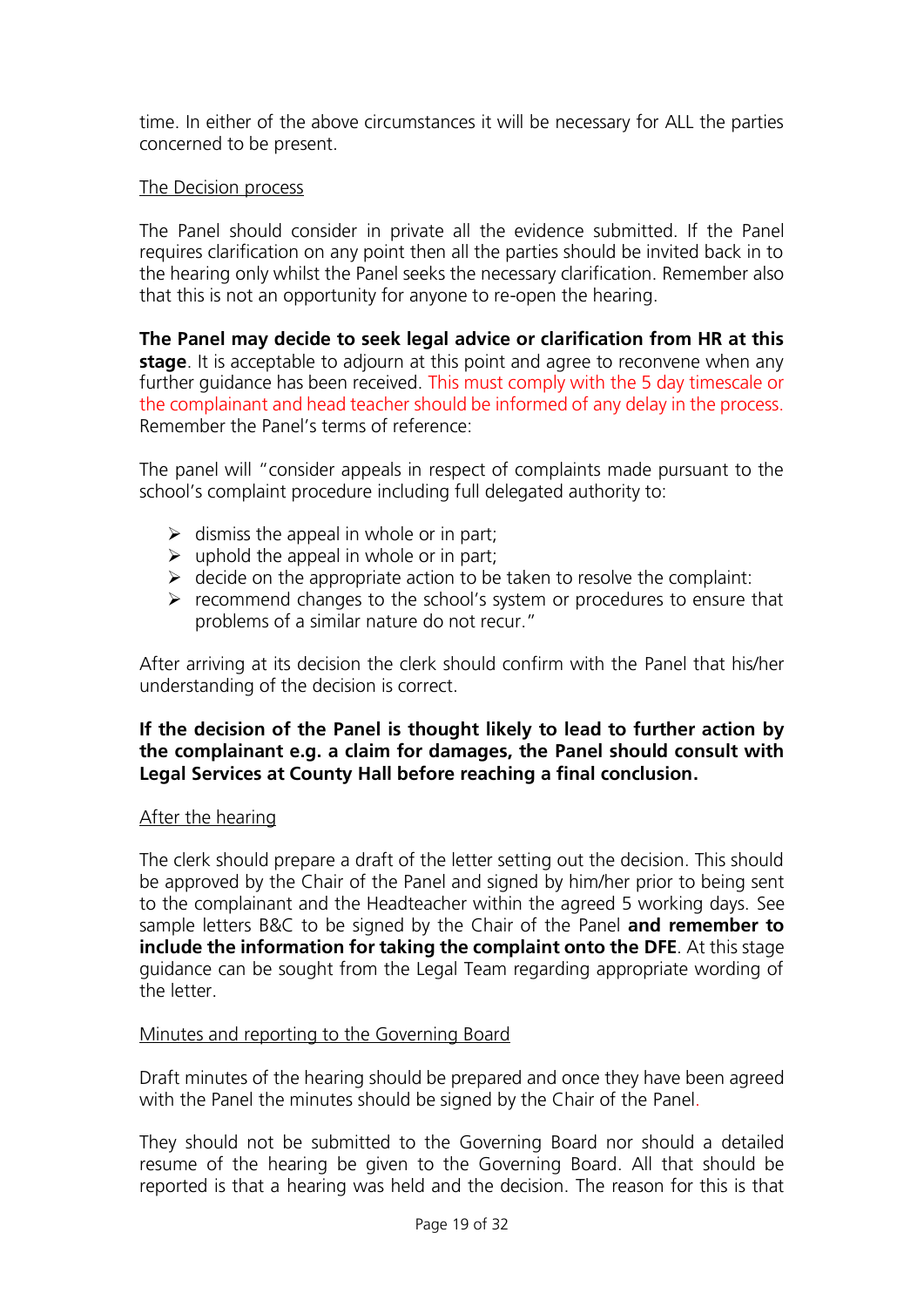there may be issues arising from the complaint that may require further investigation and which may lead to disciplinary action against a member of staff. To give a detailed account of the proceedings of the hearing may be prejudicial to any disciplinary or other proceedings.

It is good practice to inform the Governing Board that a complaint has been dealt with under the Complaints Procedure. This information could form a useful part of the school's improvement procedures and governor monitoring of the school.

#### Records

The records of the complaint should be kept securely in school and retained in accordance with the requirements of the Schools' Information Governance Toolkit. For further information on storage see CYPS.info and follow the file path:

> Organisation and management Information and data management Record Retention

Or speak to Veritau Information Governance Team at County Hall for further advice. This is the responsibility of the head teacher.

| Item                             | Action                                                            |
|----------------------------------|-------------------------------------------------------------------|
|                                  | Letter referring complaint to   Acknowledge within 5 working days |
| Panel                            |                                                                   |
| Hearing                          | Within 20 working days                                            |
| Despatch of Agenda               | At least 7 clear working days before the                          |
|                                  | hearing                                                           |
| Receipt of written submissions   | At least 10 working days before the hearing                       |
| from complainant and Head        |                                                                   |
| Send out written submissions (if | As soon as possible after receipt                                 |
| any)                             |                                                                   |
| giving<br>Letter to complainant  | Not more than 5 working days following the                        |
| decision of Panel.               | hearing                                                           |

#### Stage 3 Critical Timescales

\*It may be that under certain circumstances the Chair (or Designated Governor) and the Clerk have evidence that the school governing board cannot provide three governors who have no knowledge of the case. In these circumstances the school could ask governors from other schools to sit on the panel and hear the case at stage three.

**Please note, once a complaint has been reviewed at Stage 3, this would mark the end of the process. Should the complainant not be satisfied they can refer their complaint to the Secretary of State who will review the way the matter has been handled. Complaints should now be addressed to the Secretary of State, The Department of Education, 2nd Floor, Piccadilly Gate, Manchester. M1 2WD.**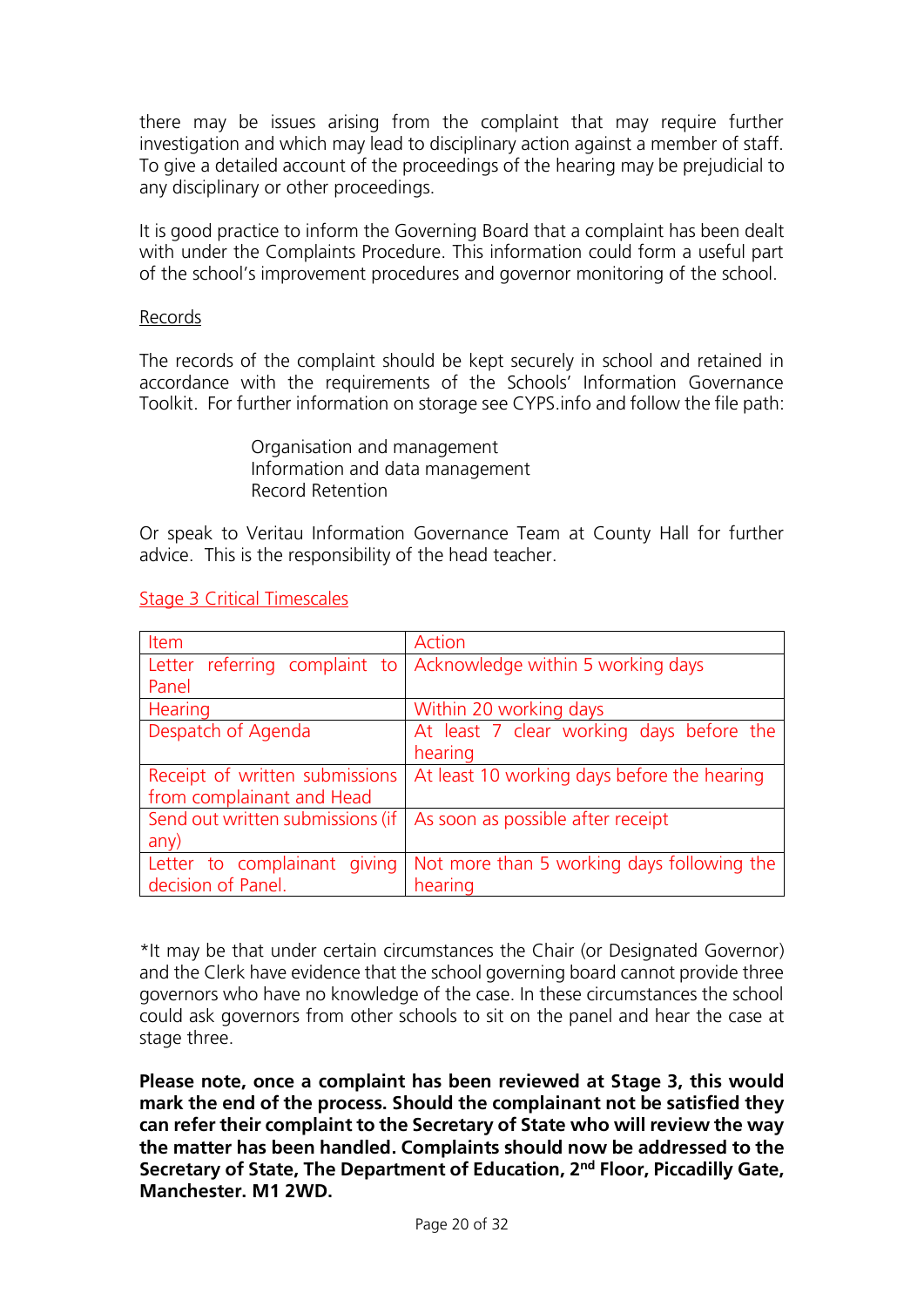# **Complaints about the Full Governing Board**.

Very rarely, a complaint is made about the Full Governing Board. If the Clerk receives a complaint they should contact the Governor Support team as soon as possible. The Clerk should acknowledge the complaint within 5 working days.

The Local Authority (LA) will assist in finding an external investigator to undertake the second stage investigation. This report will be completed within the 20 working days timescale.

If the complainant is still not satisfied they must write to the Clerk and request a panel hearing. The Clerk will then contact the LA Governor Support team who will assist in finding a panel of governors from other schools who will hear the third stage appeal within 20 working days. The process will follow the procedures as laid out above for the appeal panel. Please note that the sample letters and agendas will need to be altered accordingly. This will be the end of the process as far as the school is concerned.

If the complainant is still not satisfied they have the option of writing to the DFE and will be informed of this in the third stage reply.

The LA will continue to provide support, advice and guidance on procedural matters to both schools and complainants. Support for Governors on legal, HR, financial and other matters will remain. If any assistance is required please contact the Governor Support Unit on:

GOVERNOR SUPPORT – CONTACT DETAILS 2017

| Name                      | Designation                 | Tel             | e-mail                               |
|---------------------------|-----------------------------|-----------------|--------------------------------------|
| Alison Johnston           | Governance Manager          | 01609<br>532160 | Alison.Johnston@northyorks.gov.uk    |
| Margaret<br><b>Burton</b> | Governance Officer          | 01609<br>532465 | Margaret.Burton@northyorks.gov.uk    |
| Antonia Praud             | Governance Officer          | 01609<br>797402 | Antonia.praud@northyorks'gov.uk      |
| Chrissy<br>Richardson     | Clerking Service<br>Manager | 01609<br>535735 | Chrissy.Richardson@northyorks.gov.uk |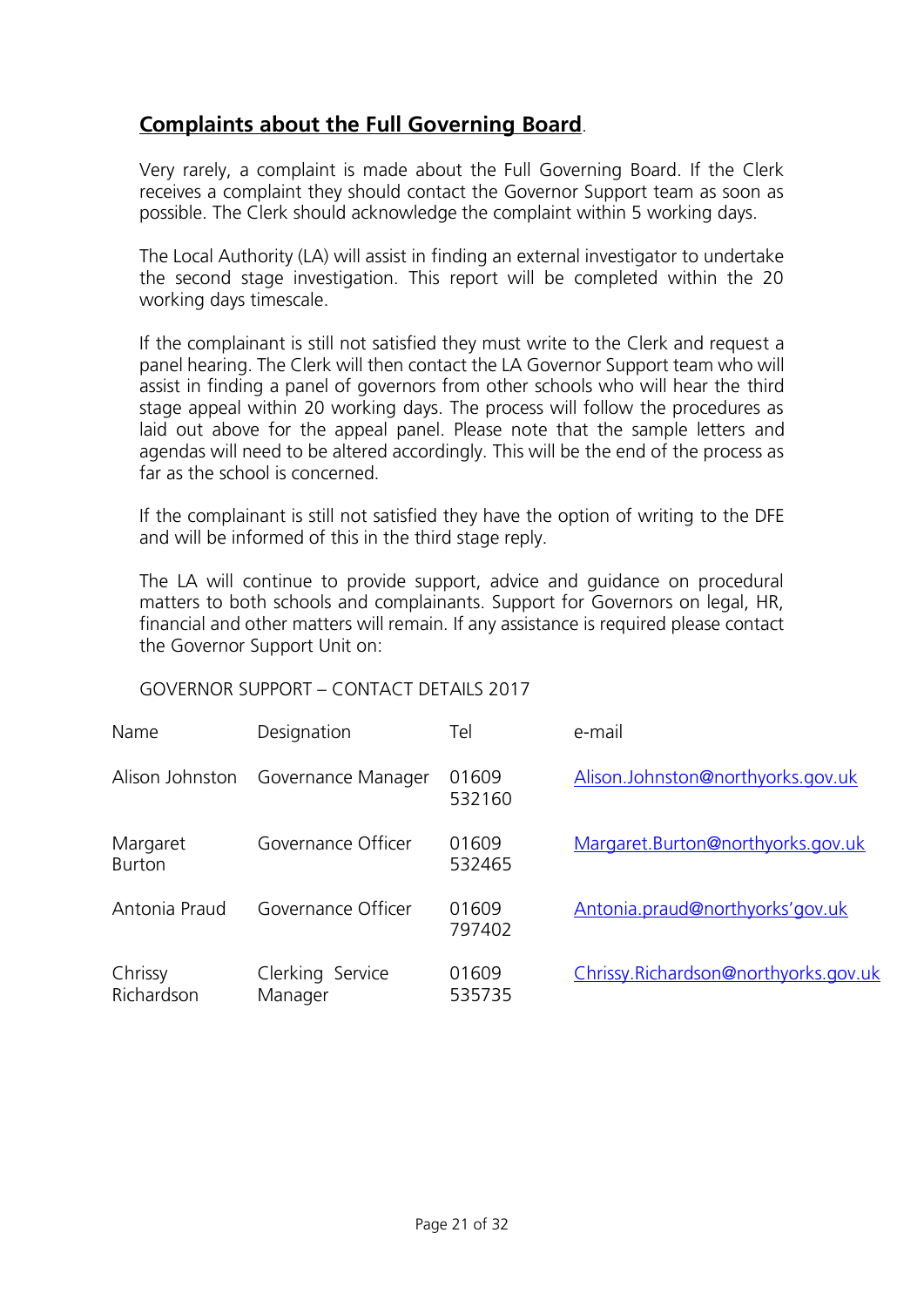## Sample Forms and Letters

#### Complainant Form

Malton School Middlecave Road Malton YO17 7NH



It will help us if you use this form to make your complaint but please write a letter if you prefer, covering all the points on the form. Please continue your answers on a separate sheet if there is not enough space on this form. Do remember that you will need to tell us what needs to happen to resolve your complaint. When you have filled in the form, send it to The Head teacher or Chair of the Governing Board if the complaint is about the Headteacher of Malton School. If you need any help completing this form please contact the school. If this is a complaint about a governor please send it to the Clerk to the Governing Board.

We will only process your personal data in order to respond to your complaints. In general it will be used for administrative and statistical purposes.

| Your<br>name            | $Mr \cap Ms \cap Mrs \cap Miss \cap$<br>Surname (BLOCK CAPITALS)                  |                    |          |     |
|-------------------------|-----------------------------------------------------------------------------------|--------------------|----------|-----|
| Your<br>address         |                                                                                   |                    |          |     |
|                         |                                                                                   |                    | Postcode |     |
| Daytime<br>tel. no.     |                                                                                   | Mobile tel.<br>no. |          |     |
| Email<br>address        |                                                                                   |                    |          |     |
| language, disabilities? | Do you have any special requirements,<br>for example if English is not your first |                    |          |     |
| No                      | Have you contacted the school about this matter before?                           |                    |          | Yes |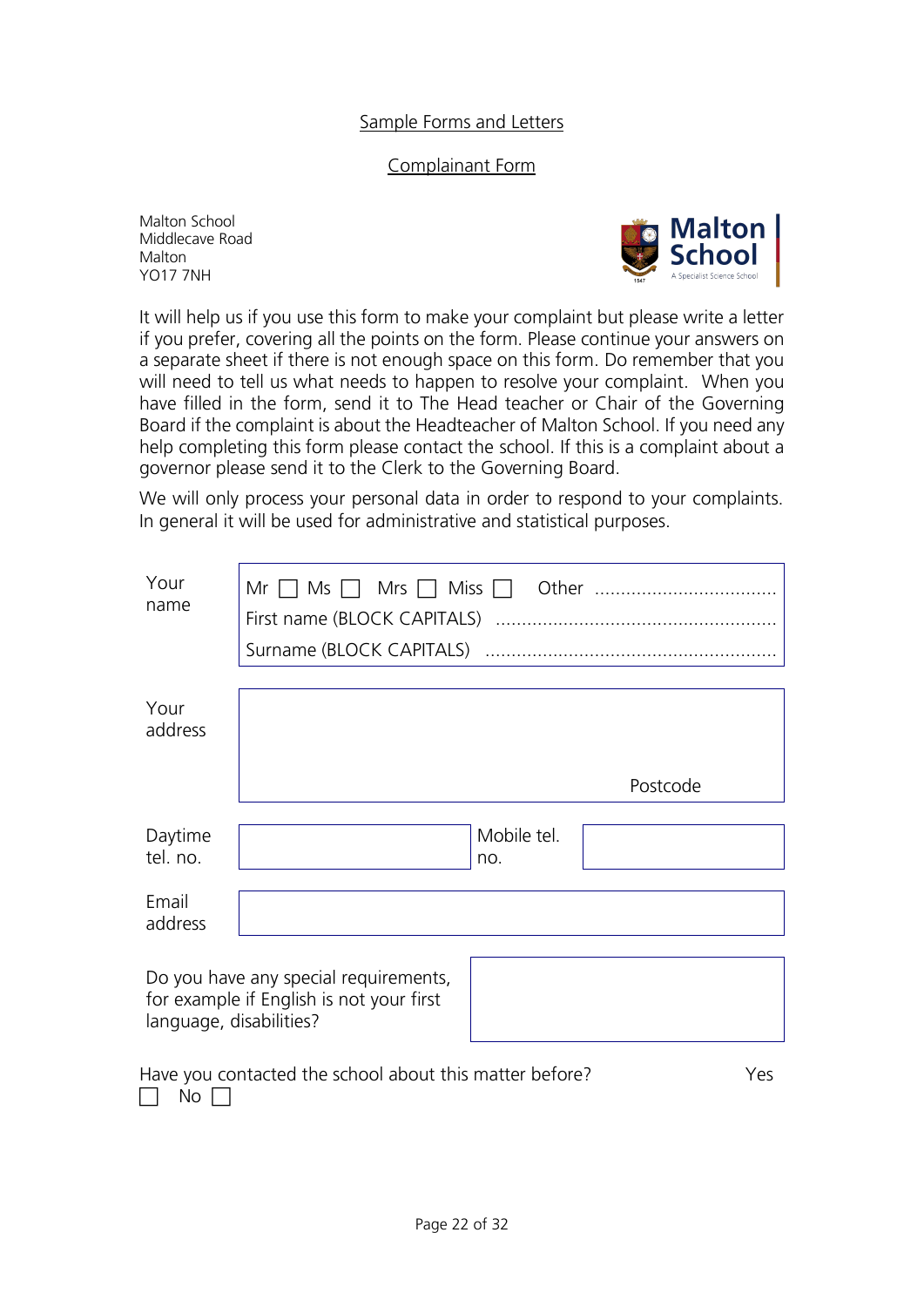| If yes, who did you contact, when and how?                                                                                         |                         |
|------------------------------------------------------------------------------------------------------------------------------------|-------------------------|
| Have you received a reply?                                                                                                         | Yes<br>$\Box$ No $\Box$ |
| If so, when was this?                                                                                                              |                         |
| Please explain your complaint.                                                                                                     |                         |
| What action, if any, have you already taken to try to resolve your complaint?<br>(Who did you speak to and what was the response?) |                         |
| What actions do you feel might resolve the problem at this stage?                                                                  |                         |
| Please use additional sheets if required.                                                                                          |                         |

If you have any documents to support your complaint, please send them with this form. Please tick the box if you would like them returned to you.  $\square$ 

We will send an acknowledgement within 5 working days of receiving your communication and will tell you what is happening. If a further response is required, this should reach you within 20 working days.

| FOR OFFICE USE ONLY     |               |  |
|-------------------------|---------------|--|
| Complaint reference     | Date Received |  |
|                         |               |  |
| Acknowledgement<br>sent |               |  |
| Substantive reply sent  |               |  |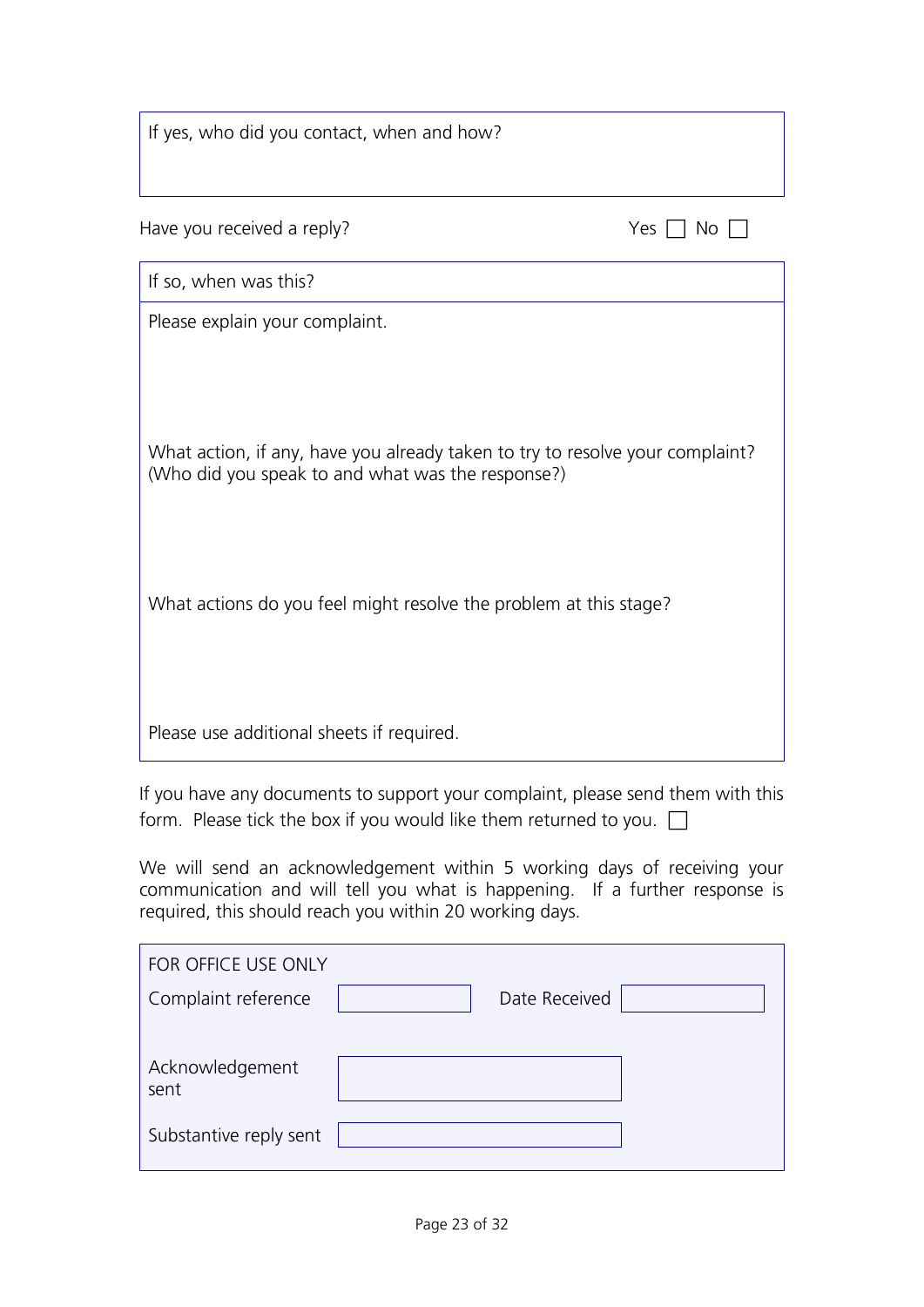## SAMPLE LETTERS

Letter 'A' – Acknowledgement letter from Clerk

Dear

## Your Complaint

I write to acknowledge receipt of your letter of (insert date) and write to let you know how your appeal will now be dealt with.

A hearing by the Complaints Appeals Panel will be held within 20 school working days from the receipt of your request for an appeal i.e. by (insert date). The panel is made up of 3 governors who have no prior knowledge of the details of the complaint. The role of the panel is to consider your complaint and the action taken to address the complaint to date, together with any information that the Headteacher (or Chair of Governors or designated member of staff/governor as appropriate) wishes to put forward. The Panel will then consider in private all the information presented to it and arrive at its decision. The Panel has the authority to:

- $\triangleright$  dismiss the appeal in whole or in part;
- $\triangleright$  uphold the appeal in whole or in part;
- $\triangleright$  decide on any appropriate action to be taken to resolve the complaint;
- ➢ recommend changes to the school's systems or procedures to ensure that problems of a similar nature do not recur.

You will be notified in writing of the decision of the panel within 5 school days of the meeting.

I will be acting as clerk to the panel and it is my responsibility to make all the necessary arrangements for the meeting and to take the notes of the meeting and offer procedural guidance only. Any correspondence that you may wish to submit to the panel should be sent to me at the address shown at the head of this letter. Optional paragraph – I currently work part-time and therefore your correspondence will be answered at the earliest opportunity. I will answer any procedural matters but cannot comment on the complaint.

You are entitled to attend the meeting and to present your appeal and you may be accompanied by a friend who may speak on your behalf if you so wish. You or your friend may also submit, in advance, written representations. These will be circulated to the panel and to the Headteacher and must therefore be sent to me to arrive not less than 10 school working days prior to the meeting to enable me to do that. If the Headteacher similarly submits any written representations then you will be provided with a copy in advance of the meeting.

Ideally, no party should feel the need to be represented by others at the Panel. The purpose of the Panel is to consider the complaint and wherever possible, work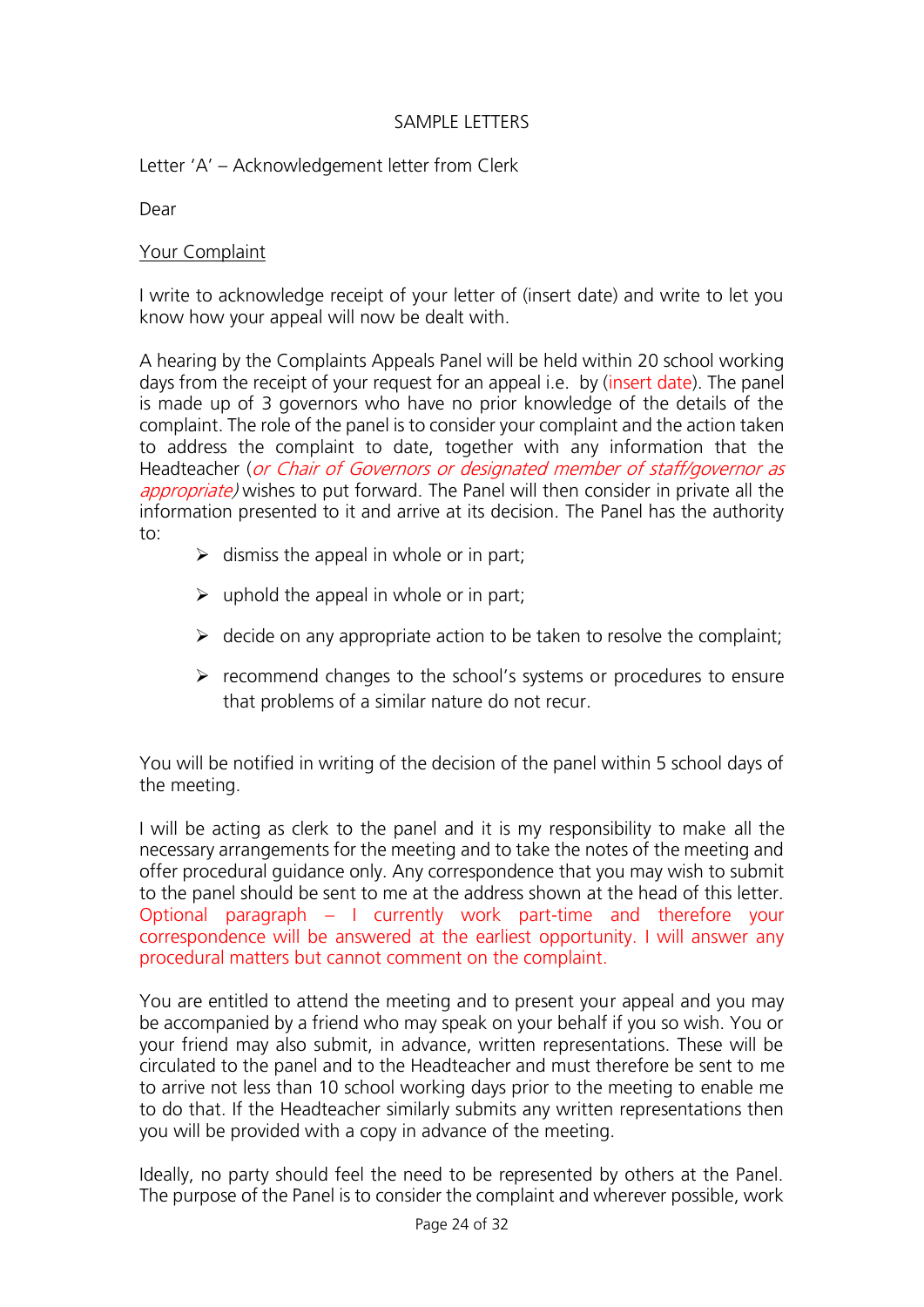towards a resolution. It is not a quasi-judicial process and the presence of advisers or others can work against the spirit of openness and problem-solving.

I will contact you again soon to discuss the date, time and venue for the meeting but in the meantime if you have any questions in connection with this matter please do not hesitate to contact me.

For your information the panel members are:

- 1.
- 2.
- 3.

Please do **not** contact these members as they will not respond to any correspondence or read any items you send them directly as all enclosures will be circulated by the clerk. This is to ensure that they can act fairly and without prejudice at the hearing.

## Yours sincerely

Clerk to the Complaints Appeals Panel of (name of school) Governing Board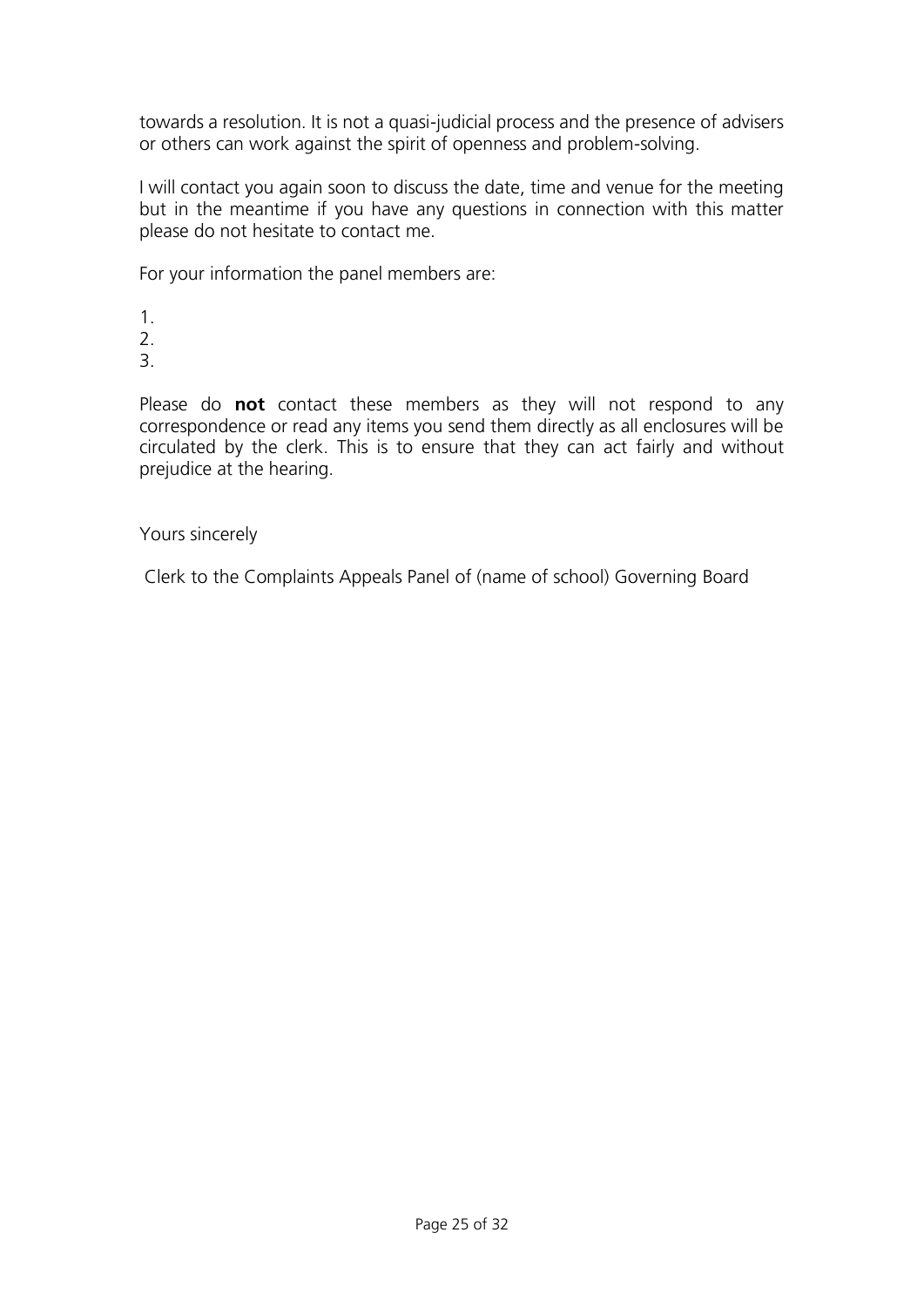Letter 'B'- letter of decision to complainant – rejecting complaint

Dear

## Your Complaint – Complaints Appeals Panel Hearing– (insert date of hearing)

May I first of all thank you for attending the hearing by the Panel held on (insert date).

The Panel after carefully considering all the information presented to it has decided that no further action should be taken on your complaint for the following reasons:

Set out the reasons for the decision e.g.

- a) It is recognised that an error had occurred at the early stage of the matter the subject of your complaint. Whilst this was regrettable it is the view of the panel, that the early action taken by the Headteacher to correct the error once it was discovered was sufficient to correct the situation.
- b) Because action was taken early there was no evidence to demonstrate that you had suffered materially as a consequence;
- c) The Headteacher has already apologised to you both verbally and in writing for the error;
- d) The Governing Board will be reviewing policies and procedures to see if they can be improved.

The hearing of your complaint by the Panel brings to an end the formal procedures set out in the school's Complaints Procedure. However, if you remain dissatisfied then you may write to: The School Complaints Unit (SCU) Department for Education, 2nd Floor Piccadilly Gate, Manchester, M1 2WD.

Yours sincerely,

Chair of the Complaints Appeals Panel of (Name of school) Governing Board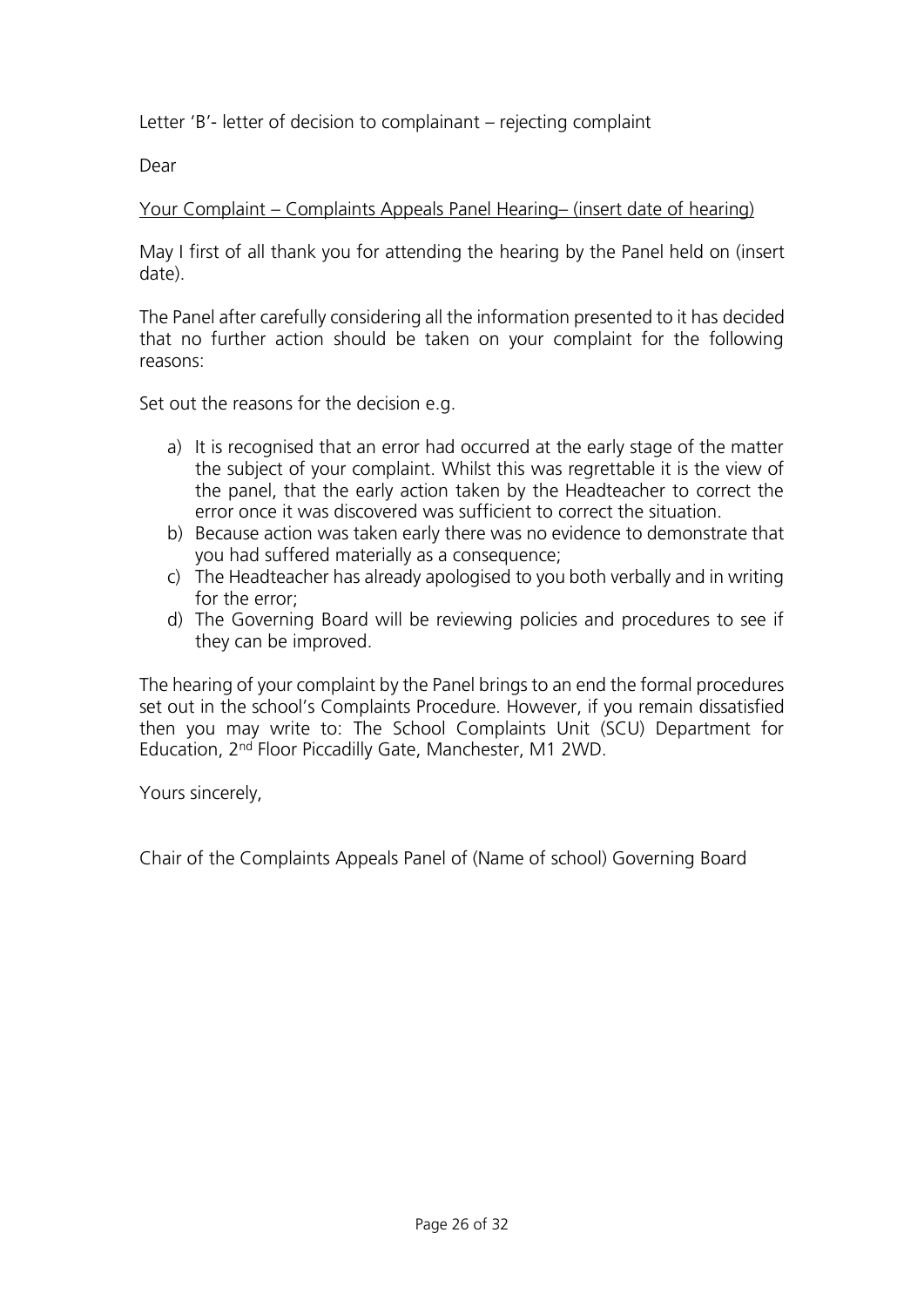Letter 'C' - letter of decision to complainant – upholding complaint

Dear

## Your Complaint – Complaints Appeals Panel Hearing – (insert date of hearing)

May I first of all thank you for attending the hearing by the Panel held on (insert date).

The Panel after carefully considering all the information presented to it has decided to uphold your complaint for the following reasons:

Set out reasons e.g.

- a) It is recognised that an error had occurred at the early stage of the matter the subject of your complaint and that this error had not been identified or action taken to correct it;
- b) Because the error was not identified you had to pay twice for the music lessons;

Further the Panel has determined that the following action shall be taken to address your complaint:

Set out redress offered e.g.

- 1) The Headteacher and the Panel offer an unreserved apology to you for the distress caused by the failure to properly address the original error;
- 2) A refund of the overpaid music lessons fee will be made to you as soon as possible;
- 3) Measures have now been put in place to prevent any further similar errors occurring.

The Panel hopes that this now brings this matter to a conclusion and thanks you for the professional and courteous way in which you dealt with the matter at the hearing.

The hearing of your complaint by the Panel brings to an end the formal procedures set out in the school's Complaints Procedure. However, if you remain dissatisfied then you may write to: The School Complaints Unit (SCU) Department for Education, 2nd Floor Piccadilly Gate, Manchester, M1 2WD.

## Yours sincerely

Chair of the Complaints Appeals Panel of (Name of school) Governing Board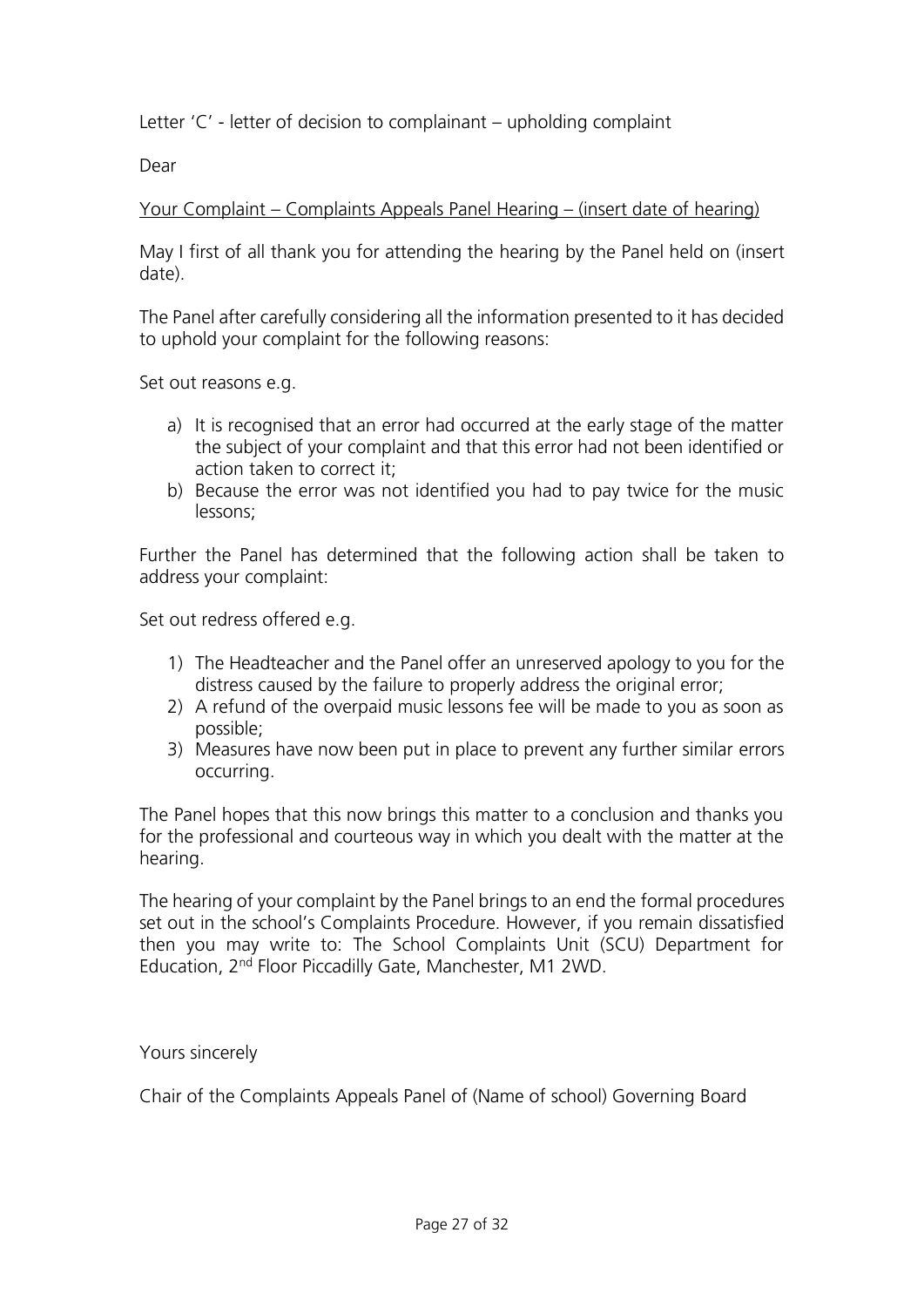Letter "D" - acknowledgement letter from the Head teacher

#### Dear……. Your Complaint

I write to acknowledge receipt of your letter of (insert date) and write to let you know how your complaint will now be dealt with. Please be assured that our school takes all complaints very seriously and all complaints are investigated fully.

As Headteacher/designated staff member (delete as appropriate) I will now investigate your complaint. I would be very grateful if you could contact the school, within 5 working days, to arrange a time to meet with me to discuss your issues as raised in your letter. You could bring a support person with you if you feel that would be helpful.

I will do everything I can to resolve the issue and to this end it would be very helpful if you could be clear about what it is that would resolve the situation. I will also be meeting with the any other persons concerned with your complaint to ensure I understand the all of the issues concerned.

After I have met with you and any other relevant persons I will write to you outlining the following:

- $\triangleright$  Your complaint with each item specified;
- $\triangleright$  The resolution to each item
- $\triangleright$  Details of what you can do next if you are not satisfied with the outcome of the investigation.

This will be completed within 20 working days.

I look forward to hearing from you shortly.

Yours sincerely,

Head teacher/Designated staff member (Delete as appropriate)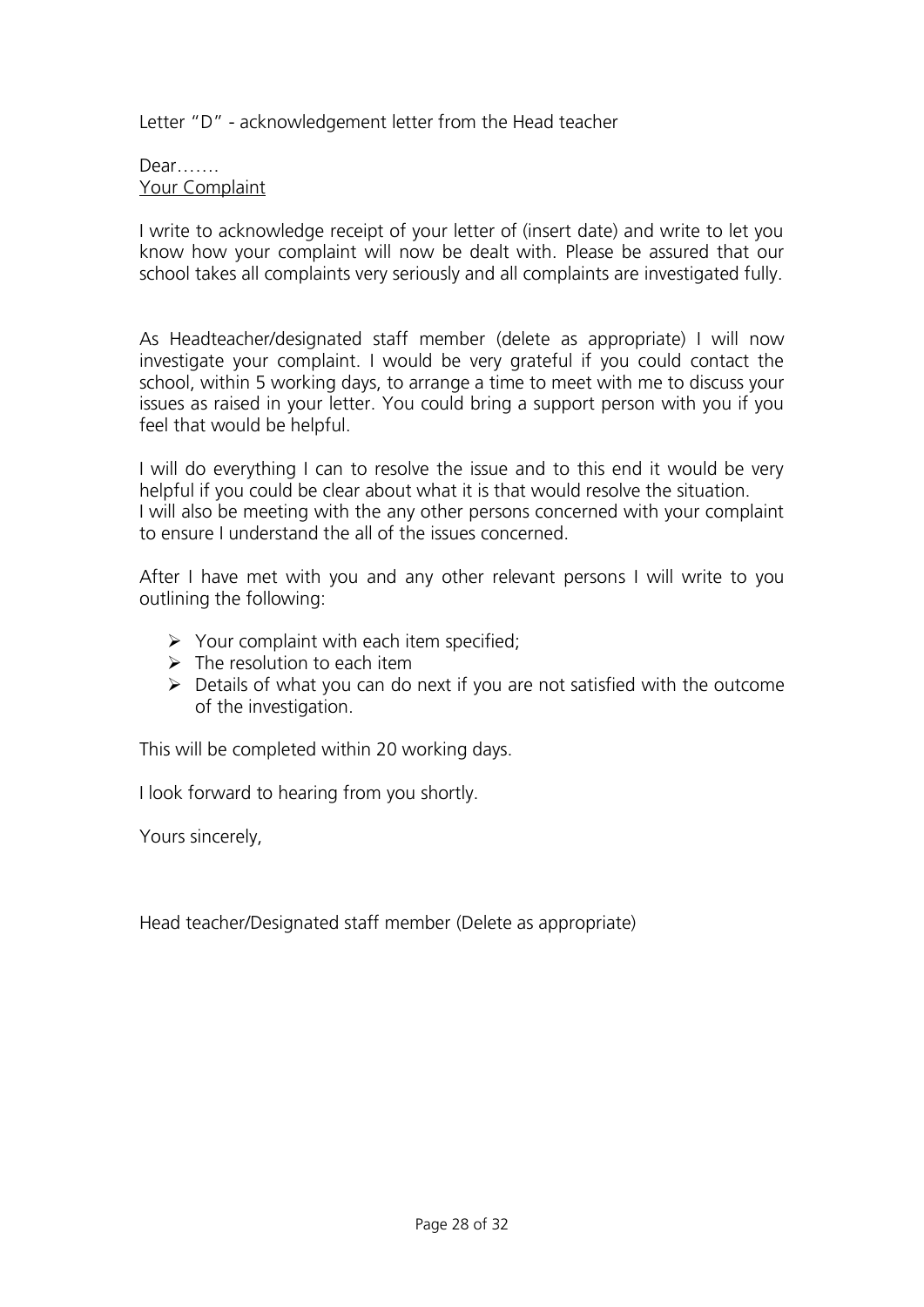## Appendix "E"

Sample letter of response to complainant by Headteacher/Designated staff member.

Dear……

Further to our meeting on (insert date) OR Further to you letter dated (insert date), I have now had the opportunity to investigate your concerns and am able to report the following:

(insert a summary or list of complaints raised, investigations and outcomes – if necessary, where there are a number of complaints, make a list, the outcomes could be any of the following:

- $\triangleright$  Dismiss the complaint in whole or part
- $\triangleright$  Uphold the complaint in whole or part
- $\triangleright$  Decide on the appropriate action to be taken to resolve the complaint
- ➢ Recommend changes to the school's systems or procedures to ensure that problems of a similar nature do not recur)

I hope that you are satisfied that your concerns have been dealt with appropriately. However, if you are dissatisfied with the outcome please contact me to discuss the matter further or write to the Chair to request the complaint is investigated at the second stage (either by letter or using the form provided in the Complainants Leaflet) as soon as possible. Should you require any further details please contact the school office.

Yours sincerely,

Headteacher/Designated Governor (delete as appropriate)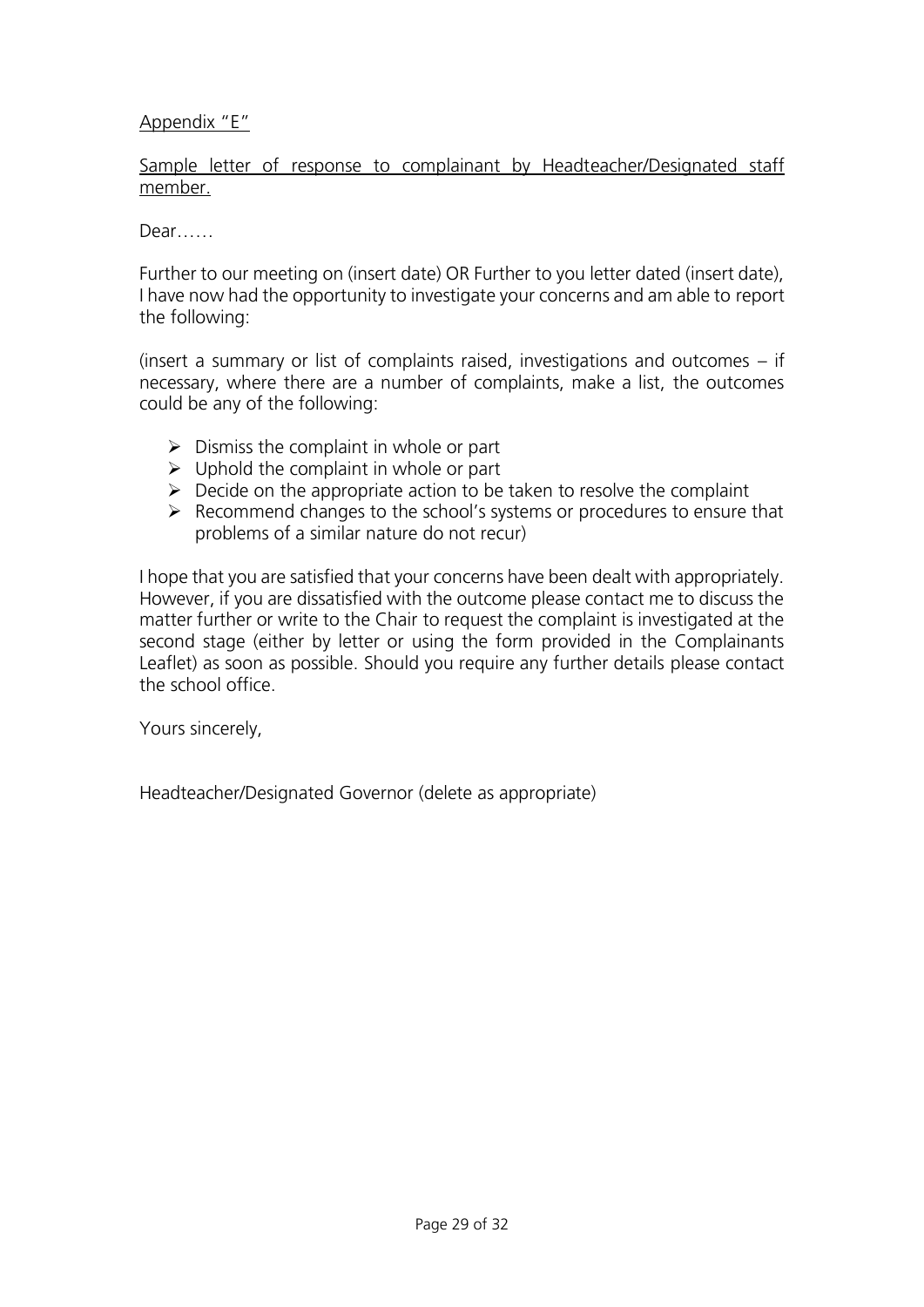Letter "F" - acknowledgement letter from the Chair of the Governing Board

Dear…….

## Your Complaint

I write to acknowledge receipt of your letter of (insert date) and write to let you know how your complaint will now be dealt with. Please be assured that our school takes all complaints very seriously and all complaints are investigated fully.

As Chair of the Governing Board/Designated Governor (delete as appropriate) I will now investigate your complaint. I would be very grateful if you could contact the school, within 5 school working days, to arrange a time to meet with me to discuss your issues as raised in your letter. You could bring a support person with you if you feel that would be helpful.

I will do everything I can to resolve the issue and to this end it would be very helpful if you could be clear about what it is that would resolve the situation. I will also be meeting with the any other persons concerned with your complaint to ensure I understand the all of the issues concerned.

After I have met with you and any other relevant persons I will write to you outlining the following:

- $\triangleright$  Your complaint with each item specified;
- $\triangleright$  The resolution to each item
- $\triangleright$  Details of what you can do next if you are not satisfied with the outcome of the investigation.

This will be completed within 20 school working days.

I look forward to hearing from you shortly.

Yours sincerely,

Chair of the Governing Board/Designated Governor (Delete as appropriate)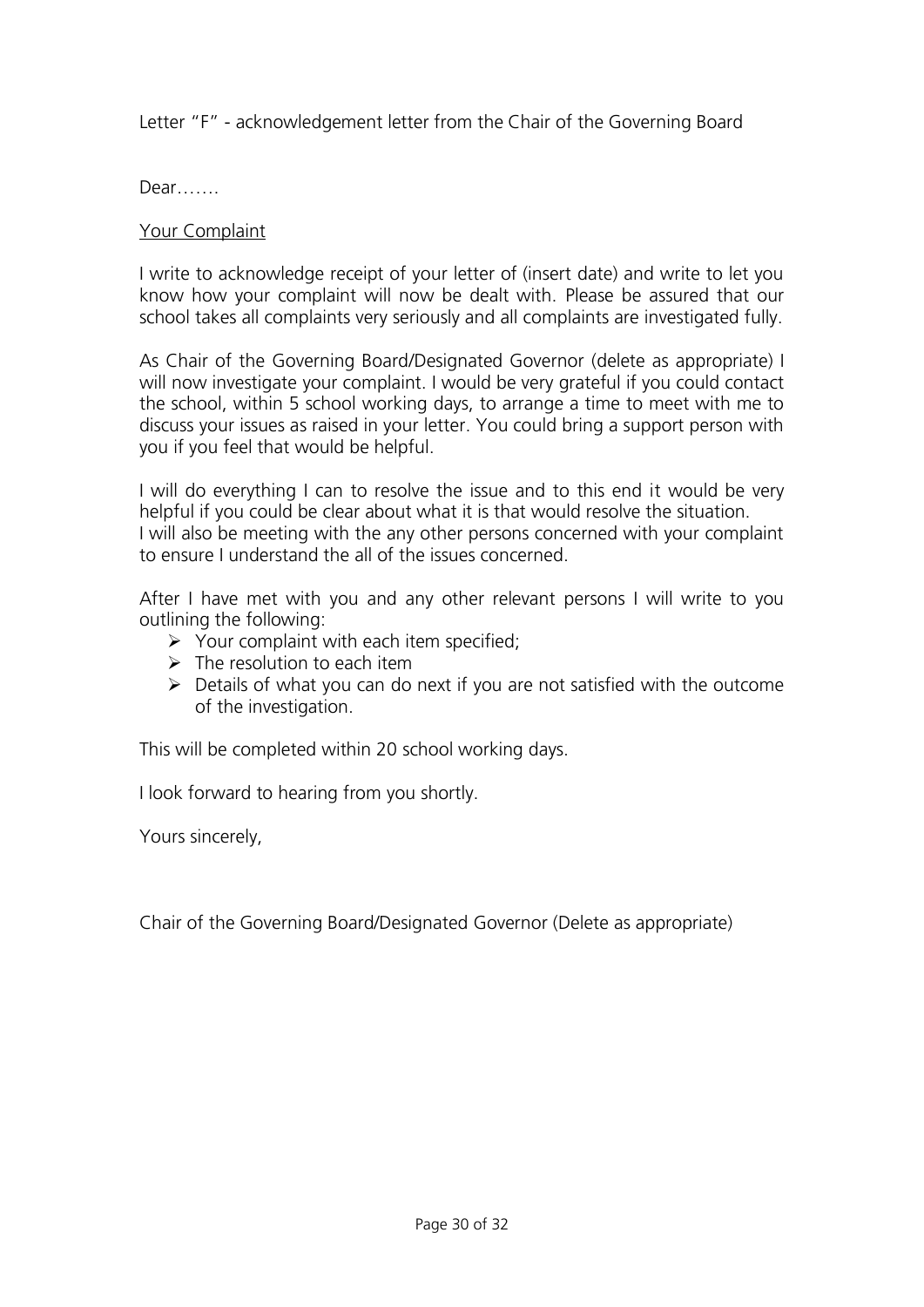Letter "G"

## Sample letter of response to complainant by Chair of Governors/Designated governor

Dear……

#### Your Complaint

Further to our meeting on (insert date) OR Further to you letter dated (insert date), I have now had the opportunity to investigate your concerns and am able to report the following:

(insert a summary or list of complaints raised, investigations and outcomes – if necessary, where there are a number of complaints, make a list, the outcomes could be any of the following:

- $\triangleright$  Dismiss the complaint in whole or part
- $\triangleright$  Uphold the complaint in whole or part
- $\triangleright$  Decide on the appropriate action to be taken to resolve the complaint
- ➢ Recommend changes to the school's systems or procedures to ensure that problems of a similar nature do not recur)

I hope that you are satisfied that your concerns have been dealt with appropriately. However, if you are dissatisfied with the outcome please contact me to discuss the matter further or write to the Clerk of the Governing Board to request the complaint is investigated at the third stage (either by letter or using the form provided in the Complainants Leaflet) as soon as possible. Should you require any further details please contact the school office.

Yours sincerely,

Chair of Governors/ Designated Governor (delete as appropriate)